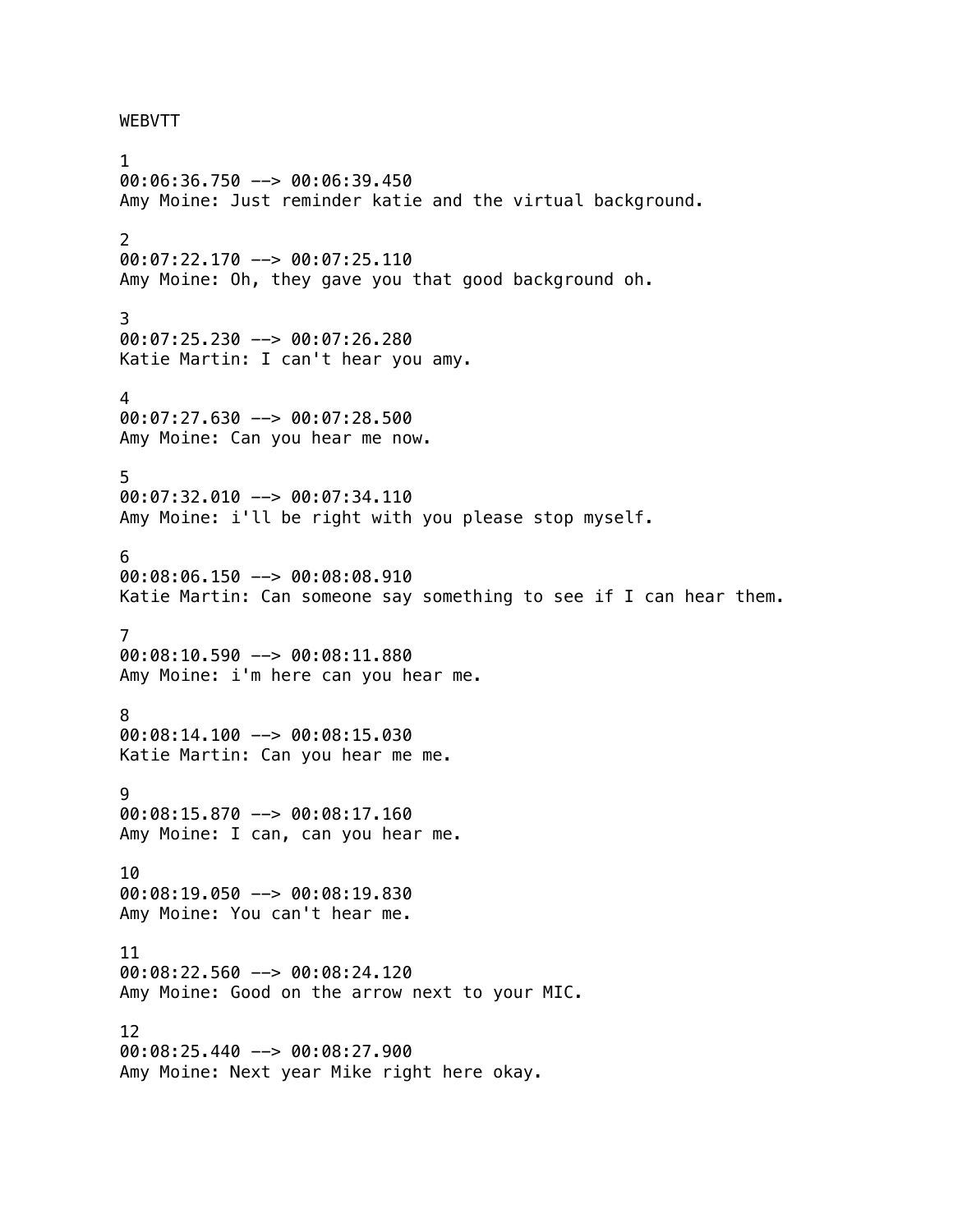13 00:08:29.010 --> 00:08:31.950 Amy Moine: then go to microphone is seamless system. 14 00:08:33.660 --> 00:08:36.180 Amy Moine: So let's click on audio settings. 15 00:08:37.260 --> 00:08:37.710 Amy Moine: that's about. 16 00:08:38.700 --> 00:08:39.120 Katie Martin: me now. 17 00:08:39.870 --> 00:08:41.070 Amy Moine: yeah I can hear you. 18 00:08:41.190 --> 00:08:42.330 Katie Martin: I can't hear you. 19 00:08:42.960 --> 00:08:43.230 Okay. 20 00:08:46.590 --> 00:08:47.820 Amy Moine: Hello Hello Hello Hello. 21 00:08:52.050 --> 00:08:55.560 Katie Martin: Sarah would you do me a favor and see if you know. 22 00:08:56.910 --> 00:08:57.840 Amy Moine: If you can't hear you. 23 00:08:58.080 --> 00:09:02.040 Katie Martin: I katie I can't hear anything, at least if you can hear me I guess. 24 00:09:02.610 --> 00:09:03.570 Katie Martin: That that matters.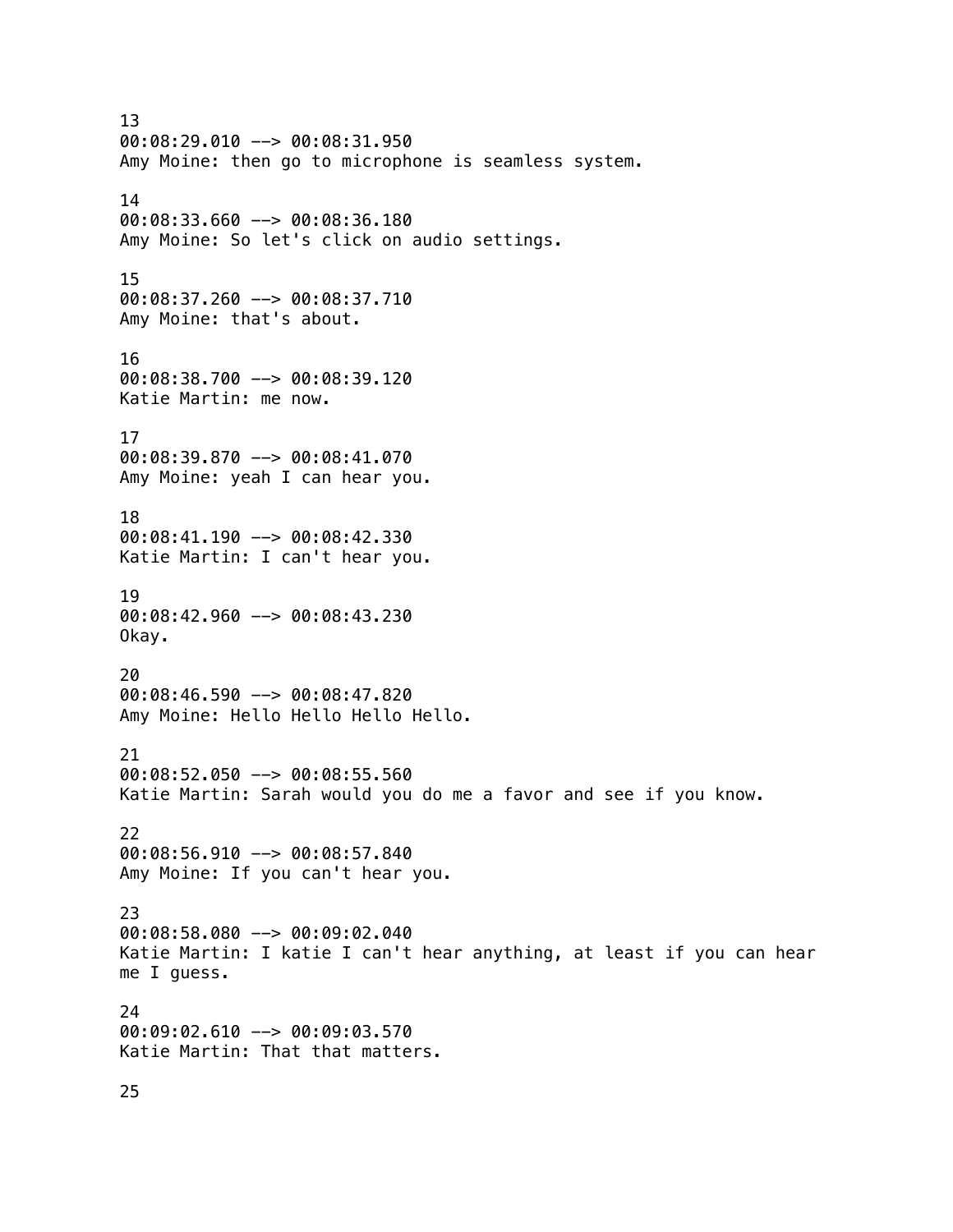00:09:54.540 --> 00:09:56.250 Sarah Nelson: Testing testing. 26 00:10:09.240 --> 00:10:10.800 Katie Martin: amy what you're trying to talk again. 27 00:10:12.210 --> 00:10:13.020 Amy Moine: Can you hear me now. 28 00:10:20.010 --> 00:10:20.730 Amy Moine: Thanks guys. 29 00:10:27.870 --> 00:10:29.340 Amy Moine: hi all right Jimmy. 30 00:10:30.930 --> 00:10:31.800 katie can you hear me. 31  $00:10:32.880$  -->  $00:10:47.640$ Katie Martin: Maybe you can't see me Okay, so this is Sarah Nelson hi Sara Lee in Room be upstairs with a group of people, so you have people you can't see us, but we can see you on the big screen. 32 00:10:51.810 --> 00:11:01.740 Amy Moine: Thanks Sarah so with that group if there's any questions or anything go ahead and put that in the chat from that group, since we can't see them. 33  $00:11:02.790$  -->  $00:11:08.550$ Amy Moine: And they have microphones so you may hear them unless you don't want to me, and then we can absolutely use the chat. 34 00:11:10.050 --> 00:11:13.590 Amy Moine: You are a little faint i'm faint right now. 35 00:11:15.510 --> 00:11:17.580 Amy Moine: Yes, your volume is a little fate. 36 00:11:22.650 --> 00:11:23.610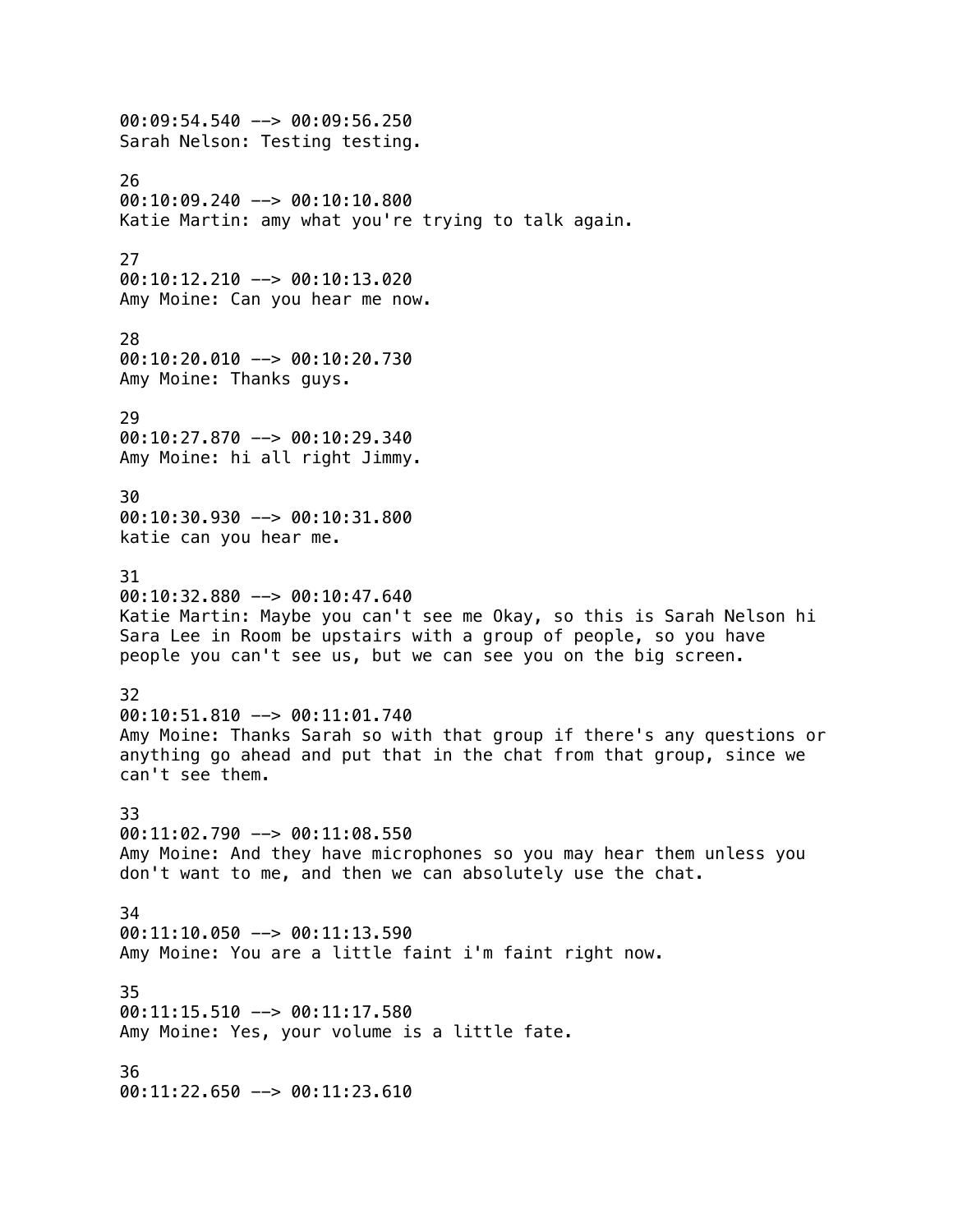How am I now. 37 00:11:25.380 --> 00:11:25.980 Amy Moine: The same. 38  $00:11:27.090$  -->  $00:11:28.230$ Amy Moine: thing for you katie. 39 00:11:32.310 --> 00:11:33.840 Katie Martin: I can hear you well. 40 00:11:35.670 --> 00:11:35.970 Okay. 41  $00:11:39.120$  -->  $00:11:41.130$ Amy Moine: All right, we'll go ahead and get started. 42 00:11:43.980 --> 00:11:59.760 Amy Moine: 32 on my my end welcome everybody to our zoom session with katie Martin Dr Martin had a keynote with us this morning, where she talks about her what her books evolving in education, but also talked about. 43 00:12:00.840 --> 00:12:07.860 Amy Moine: Some of the concepts in her second book learner centered innovation katie is the chief impact officer. 44 00:12:08.400 --> 00:12:18.000 Amy Moine: At learning learner centered collaborative in San Diego so we're really excited to have her and we impressed her with her nice weather, so we want to keep that going so she comes back again. 45 00:12:19.380 --> 00:12:32.070 Amy Moine: katie has experienced as a middle school English teacher so glad to have her, she knows you guys can jump in today and ask her questions about experiences we're going to focus on the classroom today. 46 00:12:32.550 --> 00:12:45.450 Amy Moine: i'm and talk about just ways that you can innovate in your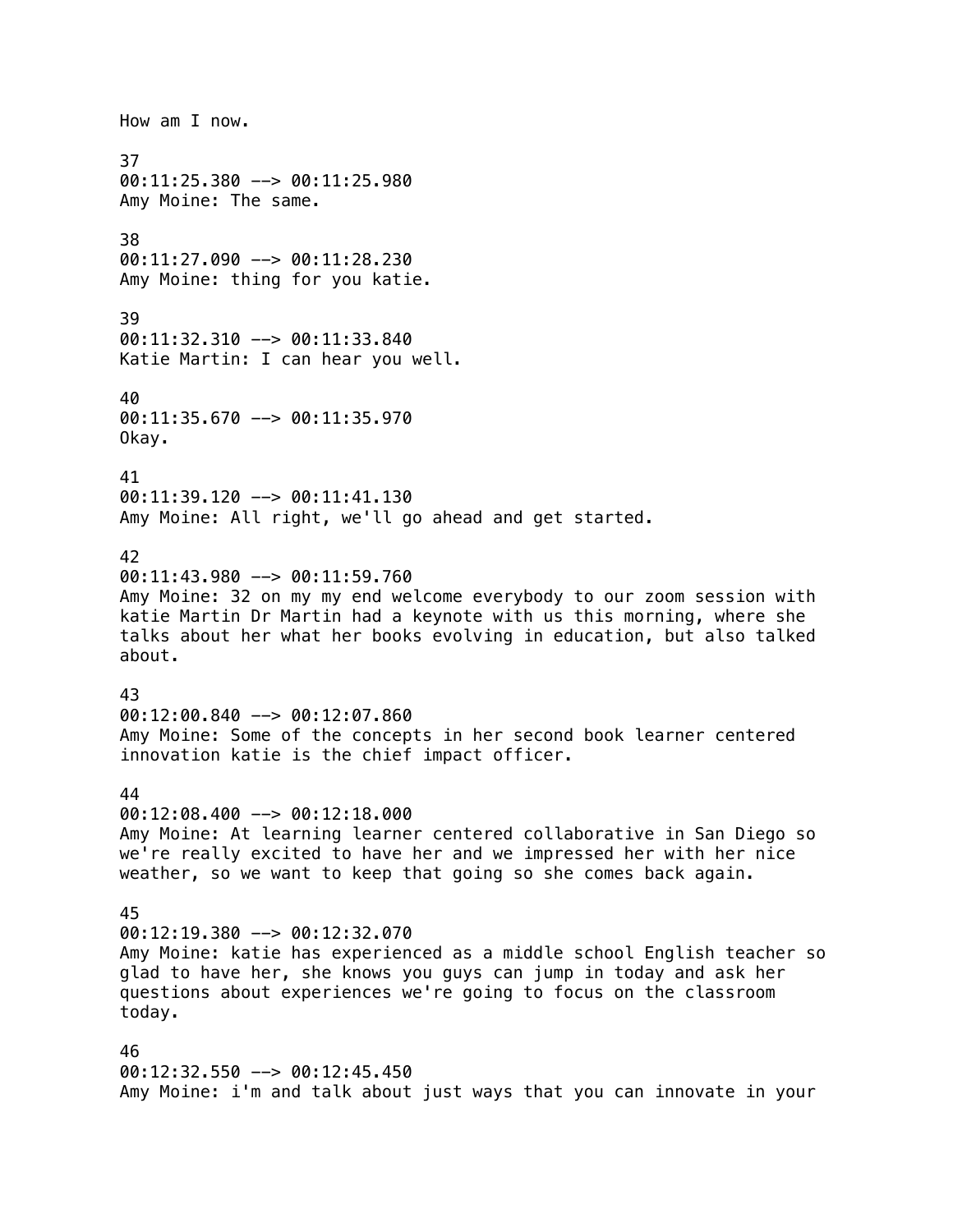own classrooms to help students become more engaged that involving education in your classrooms and be more learner centered. 47  $00:12:47.130$  -->  $00:12:52.470$ Amy Moine: katie has a ton of experience she's been all around the nation she's been working with our team and helping us. 48 00:12:53.520 --> 00:12:54.270 Amy Moine: Actually. 49  $00:12:55.740$  -->  $00:13:09.240$ Amy Moine: Create micro credentials, so that, as we move forward in our future ready strategies we can continue to model that for all of our learners adults and for students so very excited to have you katie i'm going to turn it over to you. 50 00:13:10.200 --> 00:13:16.890 Katie Martin: Great Thank you amy if you could give me screen sharing permission, that would be lovely. 51  $00:13:18.090$  -->  $00:13:28.680$ Katie Martin: And my hope today as amy's doing that is that this can be conversational So if you have questions, please, please, please don't hesitate to. 52 00:13:29.730 --> 00:13:32.460 Katie Martin: Put in the chat share questions. 53 00:13:33.810 --> 00:13:43.500 Katie Martin: And we want to create some space for you to have conversations as well, so thank you again for being here, we are going to focus a little on the classroom and. 54 00:13:44.190 --> 00:13:53.160 Katie Martin: I want to share just a bunch of examples I had to stop myself from adding pictures and things to the slide deck So if you want more examples feel free to reach out and happy to share. 55 00:13:54.000 --> 00:14:01.080 Katie Martin: I want to start with this invitation for learning today I shared this this morning, but I think it's important to continue to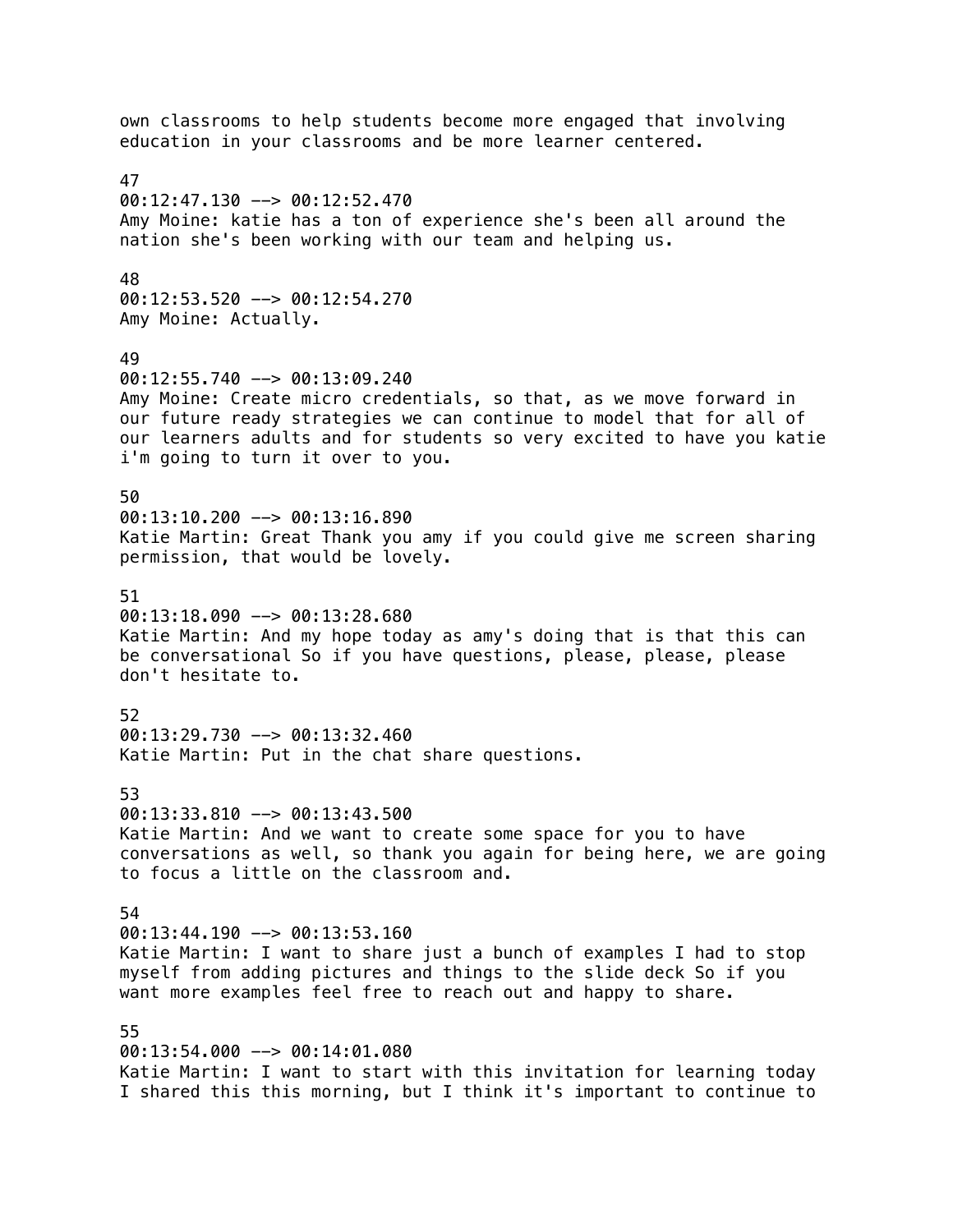focus on this invitation. 56 00:14:02.250 --> 00:14:11.430 Katie Martin: You know, relax relax relax and enjoy this is a time to just hopefully learn and get some good ideas. 57 00:14:11.790 --> 00:14:19.350 Katie Martin: Pass notes, again, I told you use the chat right node send messages to people we learn when we're sharing and we're excited about things. 58 00:14:19.770 --> 00:14:30.240 Katie Martin: And if you're on social and you want to share and connect I use the hashtag evolving education and i'm at katie Martin EDU on all social, so please connect with me. 59 00:14:31.200 --> 00:14:37.980 Katie Martin: elevate each other's ideas and this last one, is an important one asked questions it's Okay, not to know. 60 00:14:38.550 --> 00:14:56.280 Katie Martin: As I told the group earlier today, I used to always tell my middle schoolers smart people ask questions we can't possibly know all the things they're there is to know so smart people ask questions and I learn through your questions and so i'm always excited to hear what what you have. 61 00:14:57.300 --> 00:15:03.840 Katie Martin: So I want to practice those norms and i'd love for you to go to the chat and. 62 00:15:04.950 --> 00:15:08.190 Katie Martin: share a recent success that you've experienced. 63 00:15:09.510 --> 00:15:15.600 Katie Martin: That doesn't have to be in school, it could be, but share something that is a recent success. 64 00:15:27.990 --> 00:15:35.100 Katie Martin: If you want there's not a ton of people here, so if you want to unmute you can do, but definitely try and use the chat.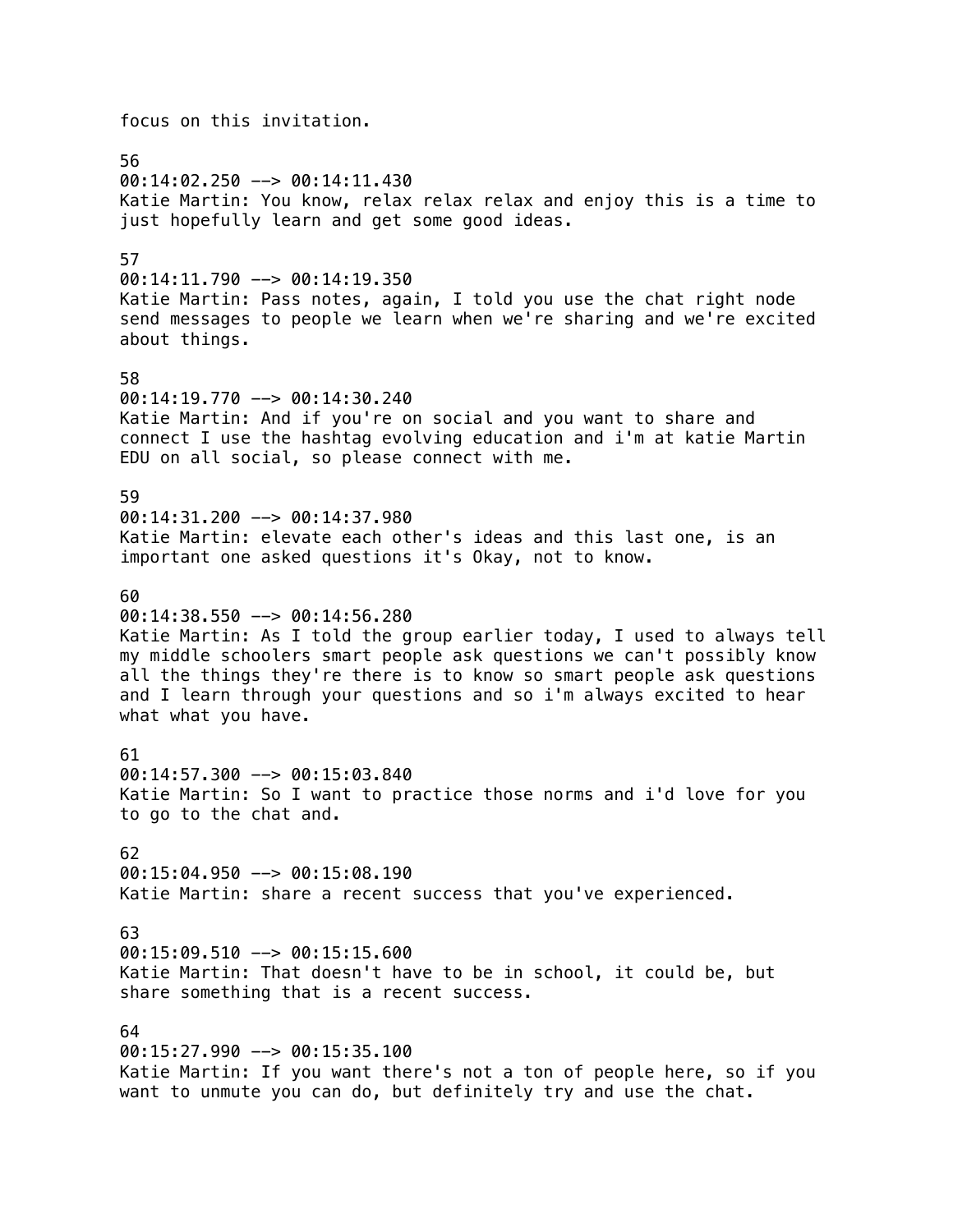65 00:15:36.660 --> 00:15:40.590 Katie Martin: Maybe you had a student who had a breakthrough. 66 00:15:43.410 --> 00:15:46.770 Katie Martin: had a positive experience with a colleague. 67 00:15:48.120 --> 00:15:49.560 Katie Martin: You got a good night's sleep. 68  $00:15:53.610$  -->  $00:15:58.200$ Katie Martin: Alright i'll wait 30 seconds I hope you're telling somebody next to you if you're not putting it in the chat. 69 00:16:01.470 --> 00:16:01.800 Okay. 70  $00:16:05.160$  -->  $00:16:06.630$ Katie Martin: i'm going to start this is where I started. 71  $00:16:10.770$  -->  $00:16:18.150$ Katie Martin: Oh great i'm seeing them love it now they're coming spend time reading books to my inquisitive three old grandson beth I love that. 72 00:16:21.000 --> 00:16:24.720 Katie Martin: becoming more tech savvy thanks Patricia that is a huge success. 73 00:16:26.970 --> 00:16:27.270 Great. 74 00:16:30.900 --> 00:16:34.560 Katie Martin: Oh amy making things virtual it's great. 75 00:16:43.110 --> 00:16:46.440 Katie Martin: Yes, Sabrina teacher awesome okay.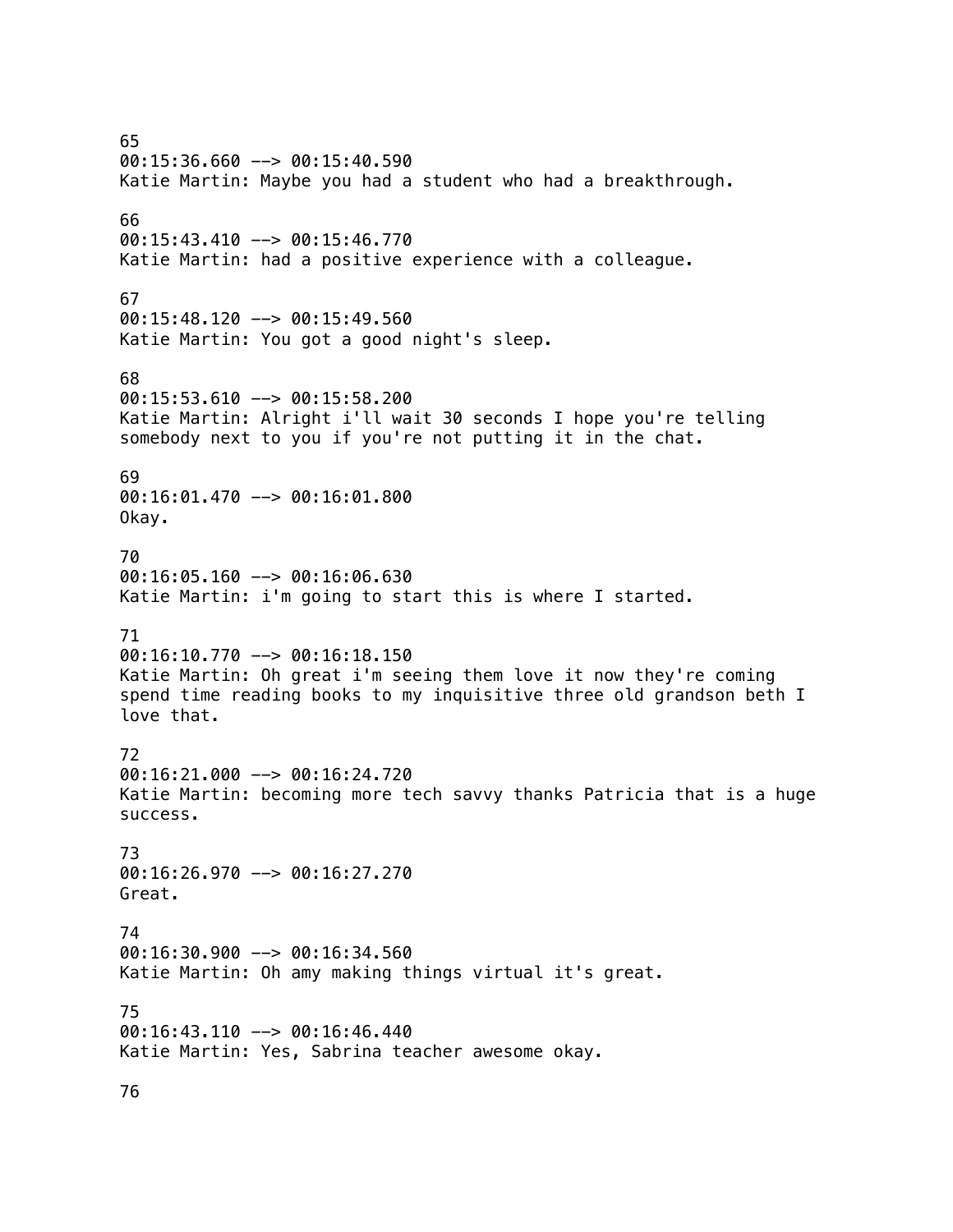00:16:48.390 --> 00:17:00.030 Katie Martin: I am moving my the chat so I won't be able to see it so you're going to have so I can so they don't cover up the slides I just got a message as they were covering up slides, thank you for sharing your successes. 77 00:17:01.260 --> 00:17:19.020 Katie Martin: So I am going to I want to start again a little bit about me amy shared my introduction, but I think it's also important to know a little bit about me if you weren't there, this morning I as a second grader you coming to fix my tech stuff going to see I moved down below. 78 00:17:20.430 --> 00:17:27.330 Katie Martin: Or if you don't if you get the little the little one thing you won't see him at all okay well, you can drag it up in the corner great say. 79 00:17:28.590 --> 00:17:30.840 Katie Martin: We all need some help Thank you. 80 00:17:31.950 --> 00:17:39.510 Katie Martin: So this is when I was when I was in second grade my best friend Michelle and I, who did everything together. 81  $00:17:39.870$  -->  $00:17:46.710$ Katie Martin: We both were expected to take this test in second grade, and what we quickly found out was that Michelle was gate. 82 00:17:47.130 --> 00:18:00.540 Katie Martin: And in my second grade brain I thought this meant she was smart and I was not, it was a simple test like this that shaped my perception of what kind of student I was and what I was capable of. 83 00:18:00.930 --> 00:18:10.980 Katie Martin: And for many years, I let it dictate what I thought that I was supposed to do in school and, in many ways, so did many of the teachers that that taught me. 84 00:18:11.610 --> 00:18:21.030 Katie Martin: So I share that with you because it was influential for me in my life, and when I decided to become a teacher, I wanted to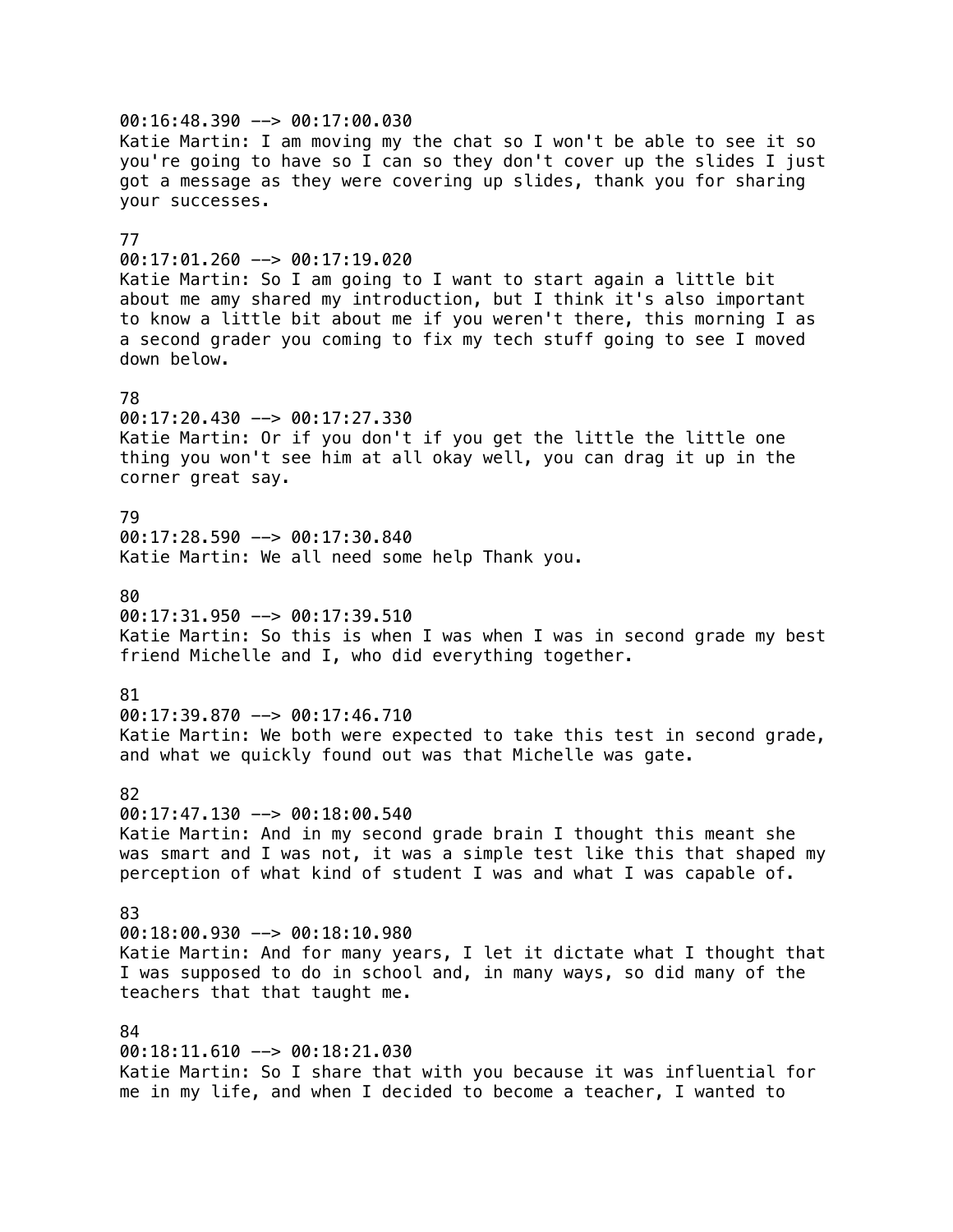become a teacher where all of my. 85 00:18:21.330 --> 00:18:28.080 Katie Martin: Students felt that they were smart in various ways I wanted them to feel seen and I wanted them to. 86 00:18:28.560 --> 00:18:43.080 Katie Martin: be able to make choices about what they read I wanted them to be able to have fun and be able to do projects that mattered, and these are things that I think all young people need and deserve, regardless of how they score on a test. 87 00:18:44.700 --> 00:18:53.850 Katie Martin: So, as we before we jump into some of the examples I want to anchor it on some of these expectations and beliefs, because much of learner centered. 88 00:18:54.450 --> 00:19:06.300 Katie Martin: pedagogy centers around our beliefs around what school is and what our role as an educator is, and so there was research done many years ago by Harvard Professor. 89  $00:19:06.960$  -->  $00:19:17.520$ Katie Martin: And he worked with this school in San Francisco and he told elementary school teachers that he could determine which students I accuse we're about to crease increase rapidly.  $90$ 00:19:17.970 --> 00:19:26.970 Katie Martin: So the teachers, let him take the give this test to their students and students who were randomly selected and labeled for potential growth based on this test. 91 00:19:27.300 --> 00:19:35.520 Katie Martin: The teachers were told that these students showed potential growth, so we have a small group of students, they said these ones are going to be able to excel quickly. 92 00:19:36.090 --> 00:19:49.860 Katie Martin: and students real IQ was test at the beginning of the year, as well as at the end of the year, so what they found was that these students, that the researchers highlighted did in fact increased significantly.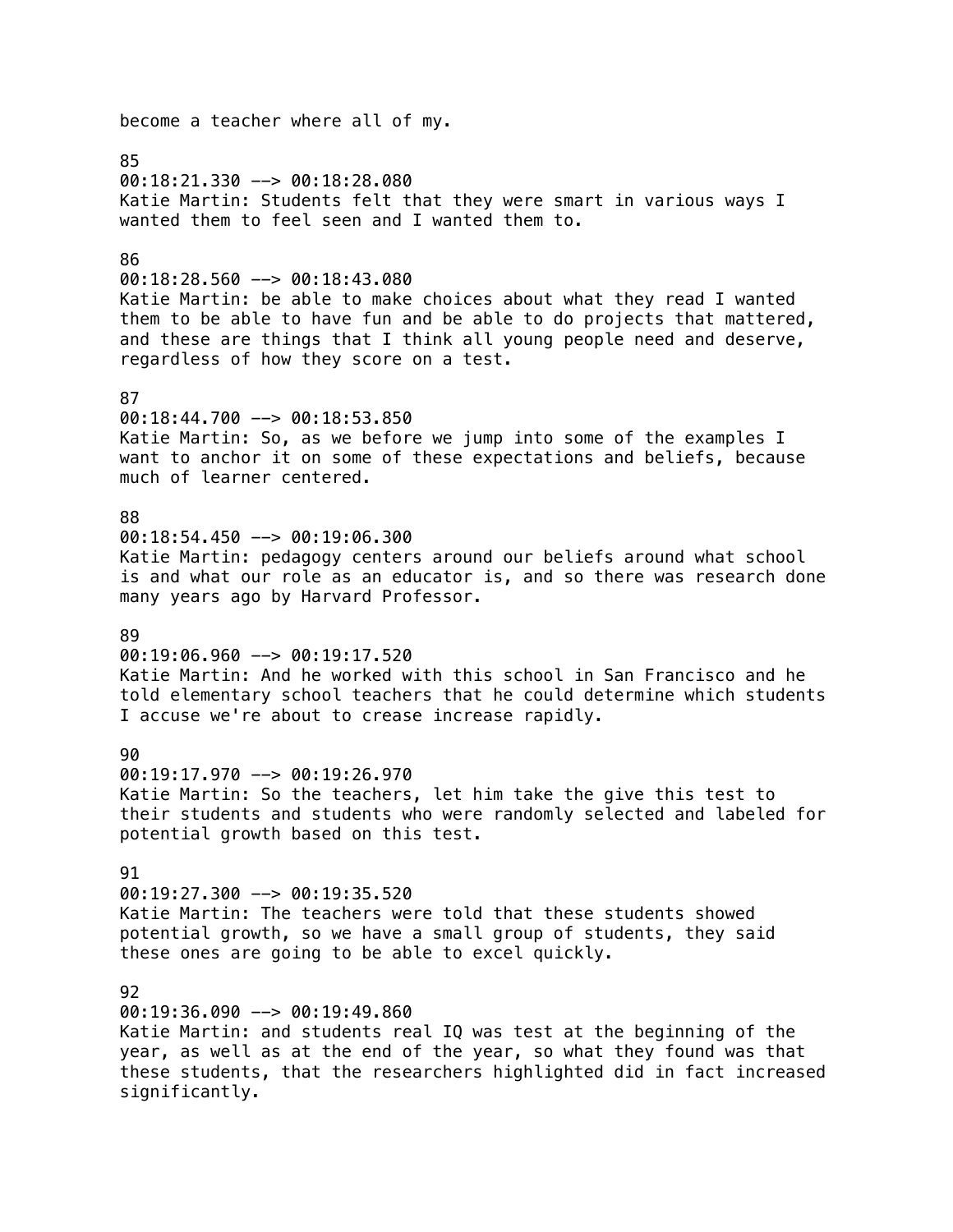93 00:19:50.490 --> 00:19:59.070 Katie Martin: The problem was this test was fake and when it illuminated was that the beliefs, that these teachers had when they believe that these. 94 00:19:59.370 --> 00:20:12.600 Katie Martin: These students would excel rapidly they actually did because the teachers were able to pay close attention to them, they gave them a little bit of extra attention and they showed them that they believed in them. 95 00:20:13.170 --> 00:20:21.780 Katie Martin: So this is the cycle about why believing and students matters our beliefs about students translate to their action to actions towards students. 96 00:20:22.140 --> 00:20:28.290 Katie Martin: And it translates to students beliefs about their own capabilities which then influence how they try. **97** 00:20:28.650 --> 00:20:47.610 Katie Martin: And can influence their trajectory and income outcome in life, and so, as we think about our beliefs about school and about students, we will, I think it's just so incredibly important to realize how much they impact, what we do in school, and what we expect of students. 98 00:20:48.900 --> 00:21:00.720 Katie Martin: So a learner centered paradigm, essential to this work is that learners are seen and known as wondrous curious individuals with vast capabilities and limitless potential. 99 00:21:01.140 --> 00:21:10.350 Katie Martin: Now this is again if we believe in students and we believe in the potential of all young people, it can impact the way that they see themselves. 100 00:21:11.580 --> 00:21:21.420 Katie Martin: So Ken o'connor says the order of operations in teaching should be first student relationships and wellness second learning and Third Assessment.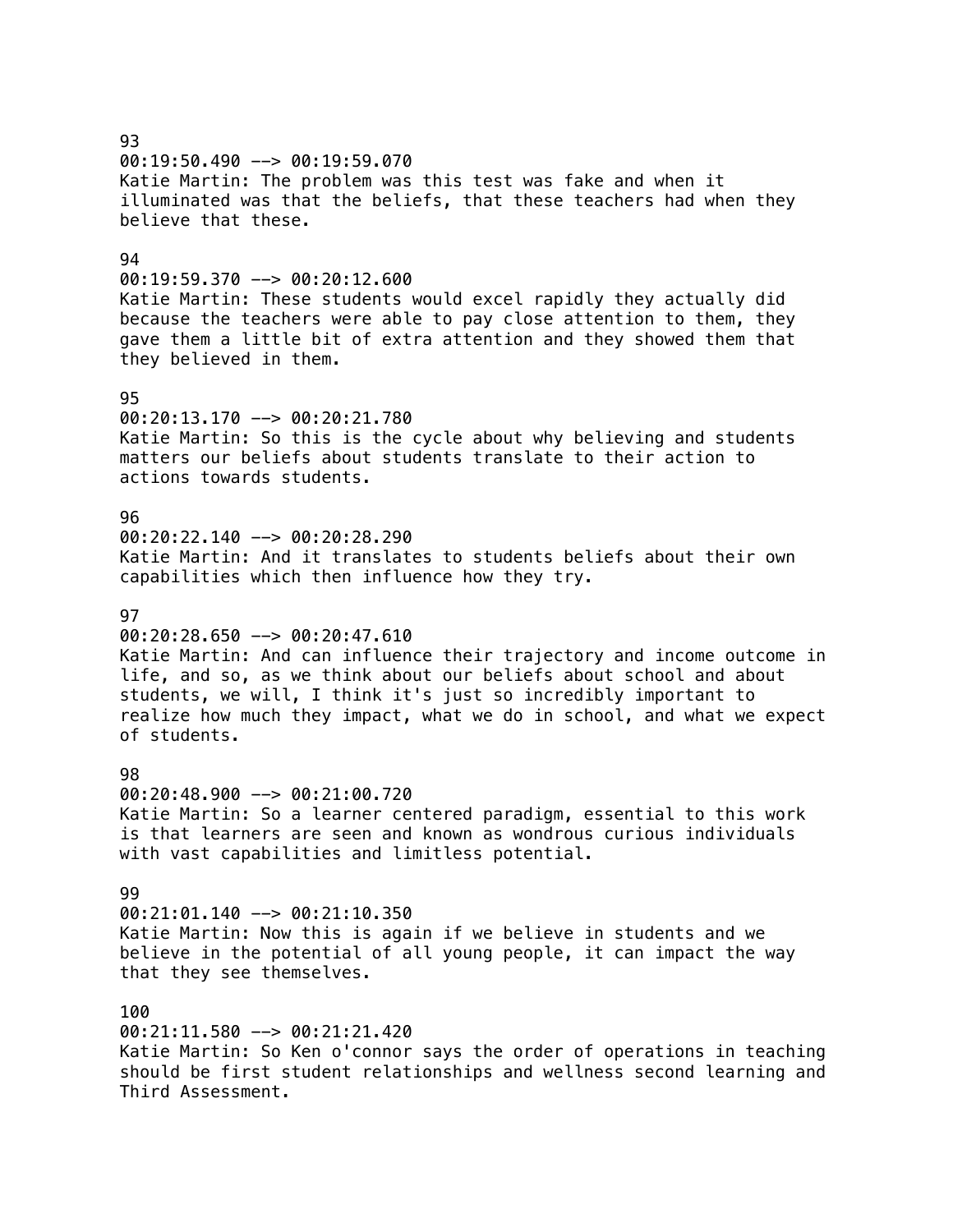## 101 00:21:21.690 --> 00:21:28.230 Katie Martin: And when we approach assessment practices, we should not lose sight of our priorities, I think this is absolutely critical. 102  $00:21:28.800$  -->  $00:21:35.370$ Katie Martin: Because what we assess and what we hold to have value translates a lot to what we do in the classroom. 103 00:21:35.940 --> 00:21:47.520 Katie Martin: And so I want to start with learner outcomes, this is these three concentric circles that I see is absolutely critical to how we design learning experiences for students. 104 00:21:48.210 --> 00:21:59.370 Katie Martin: So if we start with learner outcomes, it is critical to backwards map from what skills are absolutely necessary, so this is research from the World Economic Forum. 105  $0.21:59.760$  -->  $0.0122:08.910$ Katie Martin: That highlights in 2020 what skills were were important complex problem solving and critical thinking and creativity people management. 106 00:22:09.540 --> 00:22:17.520 Katie Martin: These are the skills that they say to be successful in the world of work are absolutely critical and as we look towards the future, we can see things like. 107  $00:22:17.760$  -->  $00:22:36.120$ Katie Martin: imagination long term thinking emergent networks contextual intelligence systems thinking, all of this is going to be absolutely critical and I want you to think about how many how much we spend on this in school and how many opportunities students have to develop these skills. 108 00:22:37.920 --> 00:22:49.350 Katie Martin: So at the learner centered collaborative we have outlined three desired learner outcomes, with some indicators, but the first is learner agency, where young people.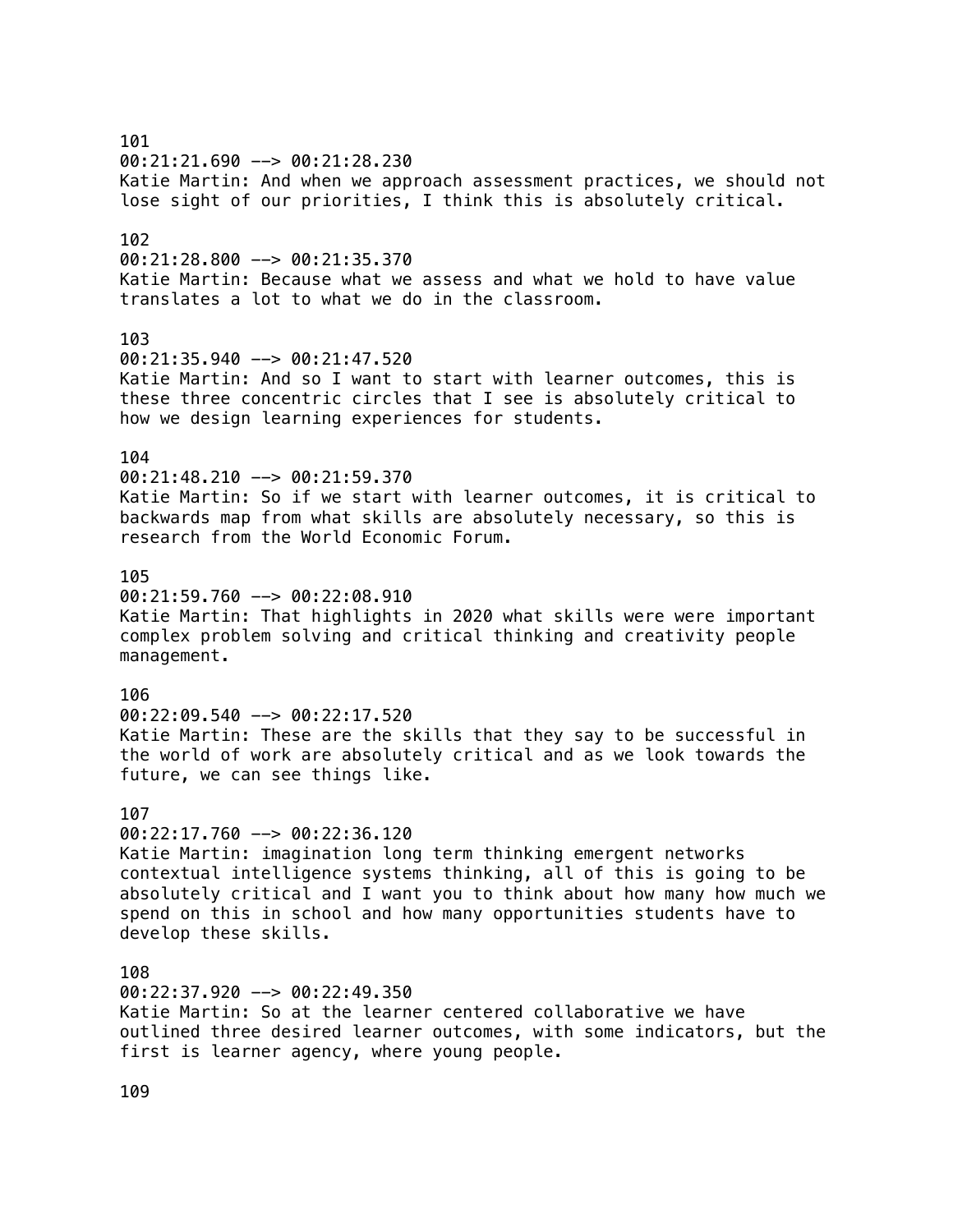00:22:49.920 --> 00:22:59.280 Katie Martin: have opportunities to pursue interests and develop strengths, they can work purposely and demonstrate mastery and ultimately persist through challenges. 110 00:22:59.700 --> 00:23:11.490 Katie Martin: So we believe that if we develop these skills, we also want students to be able to collaborate with other people to build empathy be relied upon and be able to express comfort in different types of groups. 111  $00:23:12.150$  -->  $00:23:19.260$ Katie Martin: So, ultimately, if they have the skills they can work with others, then they can use them to solve real world problems that matter. 112  $00:23:19.920$  -->  $00:23:23.940$ Katie Martin: To them, set to them, but, as well as communities locally and globally. 113 00:23:24.720 --> 00:23:34.470 Katie Martin: So we work with schools and districts, to think about their profile of success so here's an example of Logan county in Kentucky and they have identified. 114 00:23:34.800 --> 00:23:45.030 Katie Martin: collaborators global citizens and power learners communicators and innovators as critical skills that they are anchoring on in their community to develop. 115  $00:23:45.840$  -->  $00:23:54.510$ Katie Martin: And i'm sharing these with you because before we design learner centered experiences it's critical to know what we're designing for. 116  $00:23:54.780$  -->  $00:24:06.030$ Katie Martin: And I believe if we're only designing towards standards without a broader view of success, then we're going to be to narrow in and how we're viewing success. 117 00:24:06.960 --> 00:24:14.550 Katie Martin: So another push on this is this for us from a high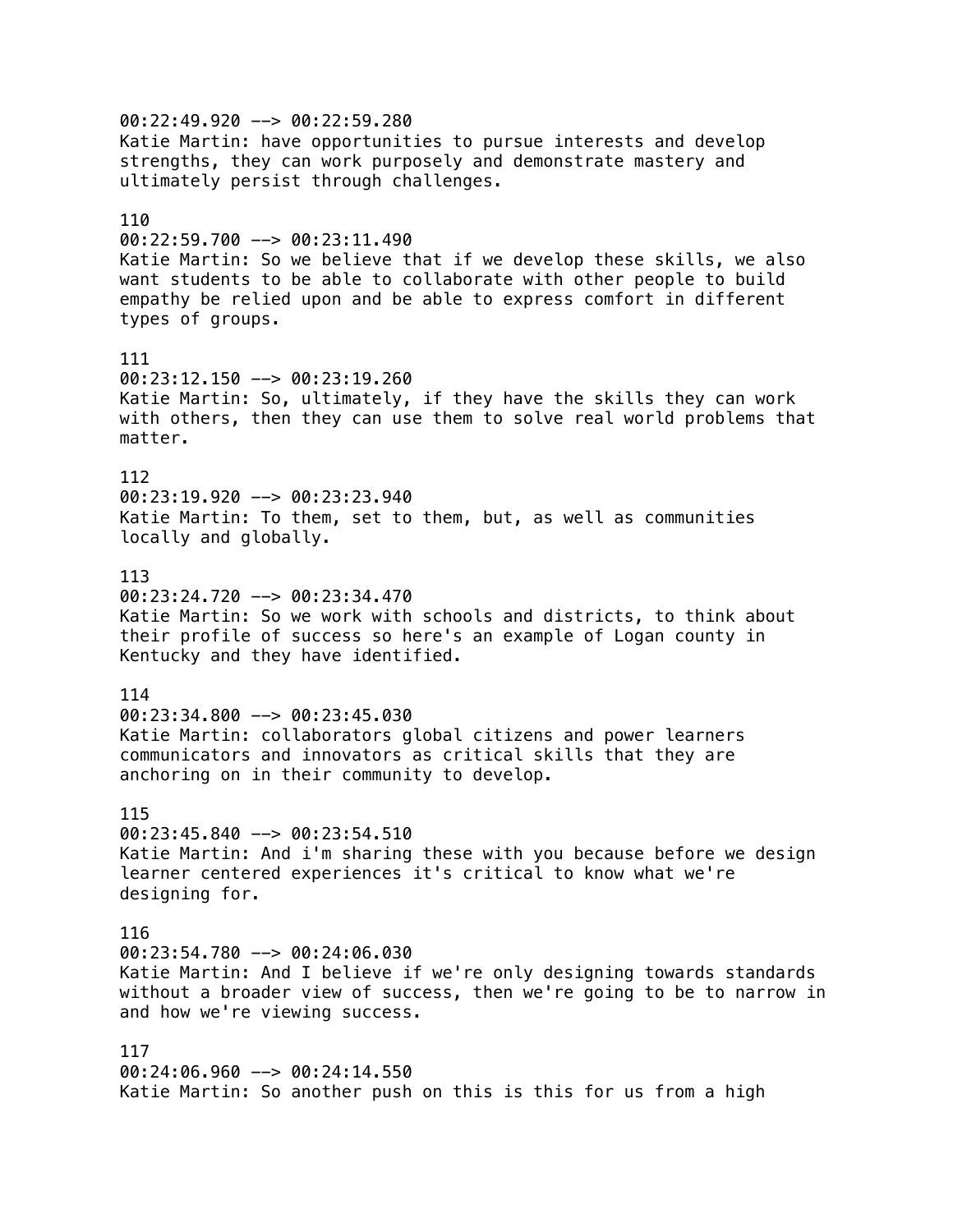school student in Chicago they actually created a change.org petition. 118 00:24:14.880 --> 00:24:24.780 Katie Martin: And the students said start defining success as any path that leads us to a happy and healthy life start teaching us to make our own path and start guiding us along the way. 119 00:24:25.140 --> 00:24:36.450 Katie Martin: And they were pushing back against the culture that was so focused on a peace corps GPA a's rather than honoring who they were as individuals and the path that they wanted to take. 120 00:24:38.010 --> 00:24:56.610 Katie Martin: So a broader view of success that I hope to help everyone consider and to think about is yes, developing deep expertise, but also identity and belonging knowing who you are and being able to feel like you belong for who you are. 121  $00:24:57.210$  -->  $00:25:05.940$ Katie Martin: purpose to be able to know what you're interested in and think about those your talents and strengths and how you can pursue. 122  $00:25:06.840$  -->  $00:25:15.240$ Katie Martin: pursue opportunities with purpose that matter to you, and ultimately well being and that's something we've been talking a lot about his social emotional wellbeing mental health. 123 00:25:16.020 --> 00:25:27.390 Katie Martin: And if we don't prioritize that and think about how it's connected to the rest of our work and school and foundational then we likely won't get to the outcomes that we desire. 124 00:25:29.100 --> 00:25:32.580 Katie Martin: And so, as we think about these success success indicators. 125 00:25:33.540 --> 00:25:41.460 Katie Martin: I want you to think about how you talk to students as a parent, these are always great questions as well that i've been been pushing myself on.

126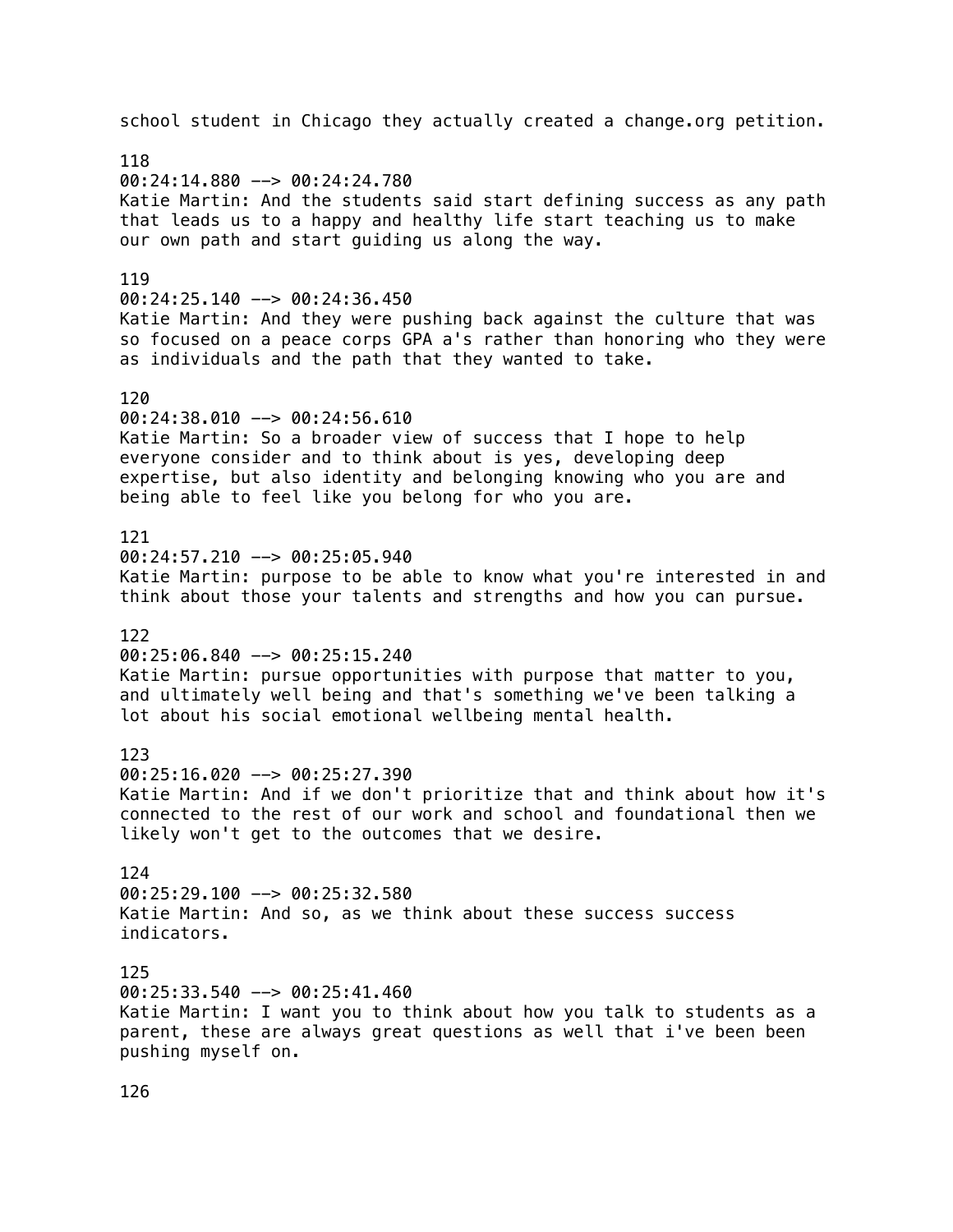00:25:41.790 --> 00:25:52.560 Katie Martin: Instead of saying, maybe, how did you do want to test how am I, what if we asked what problems, did you solve today, instead of simply how was your day where you kind today, did you help somebody. 127 00:25:53.610 --> 00:26:03.240 Katie Martin: Instead of saying, did you follow directions, you know what did you do today, better than yesterday, what are some things that you're passionate about starting to talk to young people about. 128 00:26:03.540 --> 00:26:10.620 Katie Martin: who they are, and who they're becoming rather than anchoring on did they follow directions or did they do well on a test. 129 00:26:12.240 --> 00:26:24.780 Katie Martin: So I want you to think about i'm going to ask you, in the chat i'm going to pull it up a little bit because I want to see what are the knowledge, skills and dispositions that you want young people to develop what are the things that matter to you most. 130 00:26:31.020 --> 00:26:37.290 Katie Martin: may give about 30 seconds, if anyone has anything in the chat that they want to share. 131 00:26:48.600 --> 00:26:51.360 Katie Martin: Thanks and respect and concern for others. 132 00:27:04.620 --> 00:27:08.250 Katie Martin: Creativity and kindness thanks beth yeah. 133 00:27:09.750 --> 00:27:12.630 Katie Martin: belief in self and others absolutely. 134  $00:27:15.480$  -->  $00:27:27.900$ Katie Martin: Alright, so if those are our goals collectively as we're thinking about know how to learn, yes renee and know that they learn ya know how they learn absolutely so with these in mind. 135 00:27:28.890 --> 00:27:40.590 Katie Martin: I want to share some examples of different learning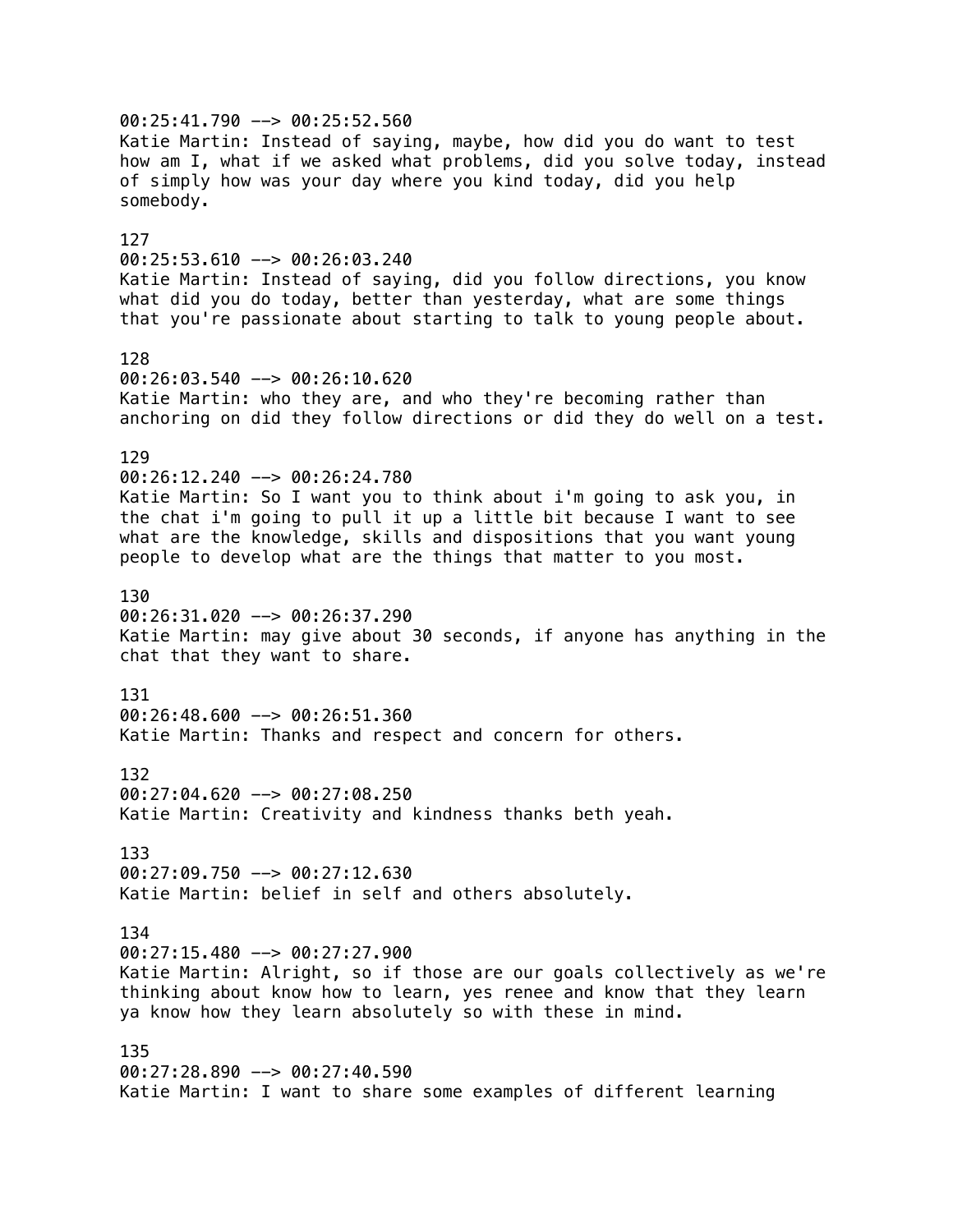experiences and I want you to think about how we might develop these skills, so this is a fifth grade classroom. 136 00:27:40.950 --> 00:27:50.490 Katie Martin: And in this classroom I walked around, and I was, I went and talked to the student and I said so tell me a little bit about what what you're working on. 137 00:27:50.880 --> 00:28:01.950 Katie Martin: And she said well i'm memorizing the 50 states and i'm filling in the worksheet and I said, why are you doing that and she said, because my teacher wanted me to do it said okay. 138 00:28:02.760 --> 00:28:09.570 Katie Martin: Do you know, a better way, and she was like well yeah I could look it up on my laptop or my iPad in front of me. 139 00:28:10.020 --> 00:28:22.410 Katie Martin: And I said well why aren't you why aren't you doing that she said well i'm not allowed to that's only used for my personalized learning time so Okay, so in this classroom I think it's an example of. 140 00:28:23.580 --> 00:28:35.280 Katie Martin: Many examples today we're we're piling on more and more, so this teacher had been told you have to do personalized learning time now, you have to you know complete your curriculum and then there's a novel. 141 00:28:35.820 --> 00:28:43.890 Katie Martin: workbooks were piling on more and more, instead of being thoughtful about how we're integrating and leveraging technology in meaningful ways. 142 00:28:44.160 --> 00:28:56.550 Katie Martin: To allow for more personalization and to allow learners to investigate there's many ways that she could have investigated the 50 states or done some research and found out important facts about the 50 states. 143 00:28:56.820 --> 00:29:05.670 Katie Martin: Rather than filling in the worksheet and this worksheet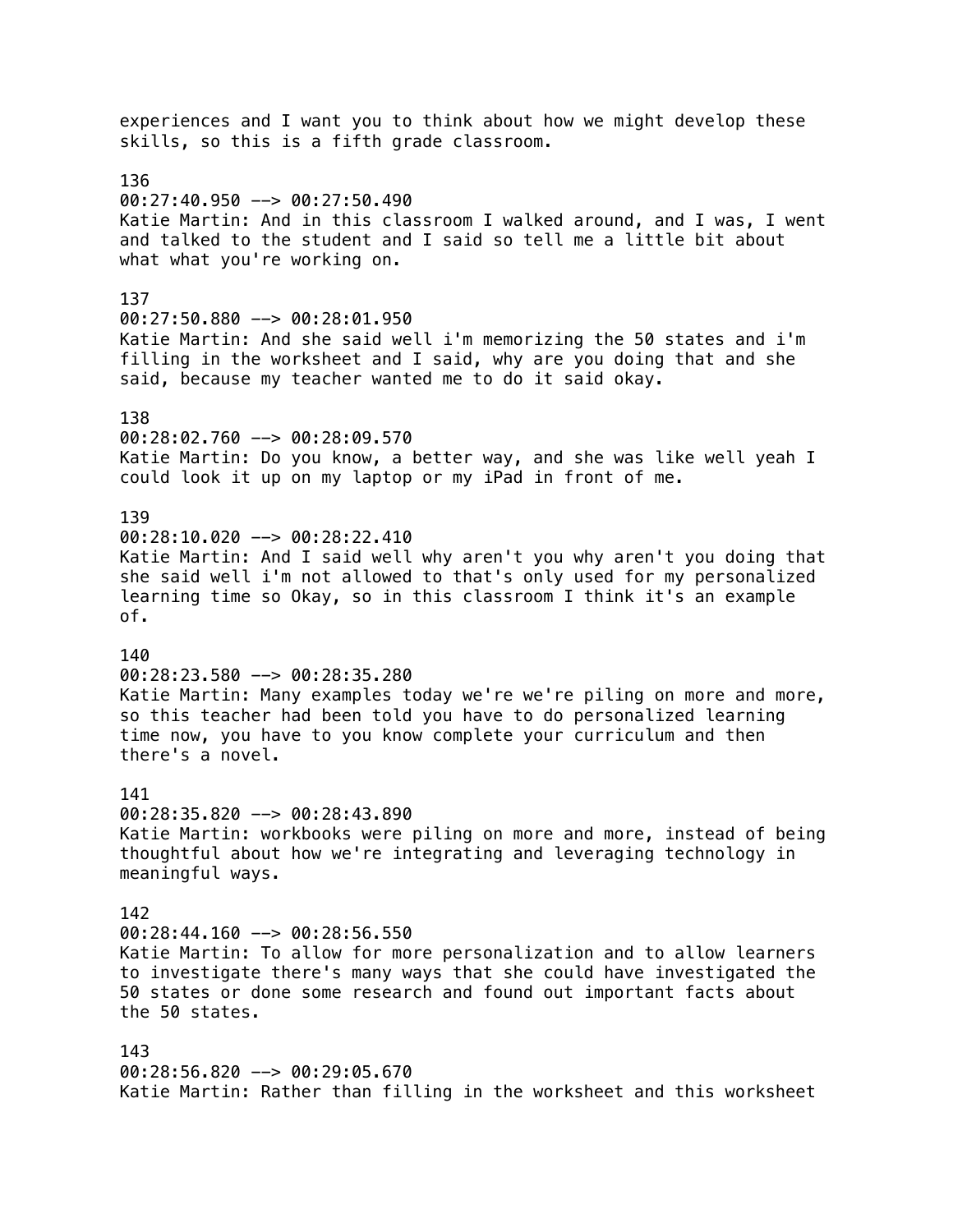had been used since 1997 because it said on the bottom that's when it was first copyrighted. 144  $00:29:05.970$  -->  $00:29:15.660$ Katie Martin: So this was used as an example of a tradition that they've always done rather than leveraging the new resources and tools to actually make it more effective and personal. 145  $00:29:18.120$  -->  $00:29:22.680$ Katie Martin: And then we go into this classroom where all the kids are leveraging technology. 146 00:29:22.950 --> 00:29:36.270 Katie Martin: But when you look at each one of the computers, you see that each child is basically on the same page as the as the main screen So although there's technology and every student has access. 147  $00:29:36.540$  -->  $00:29:46.950$ Katie Martin: they're still leveraging in ways where they're clicking through based on on the teacher and one step at a time, so in many ways it is a very expensive digital worksheet. 148  $00:29:47.190$  -->  $00:29:59.370$ Katie Martin: Rather than allowing students to navigate their own path or resources in ways that might be meaningful to them and granted there's lots of different ways they can use it, but in this moment in time that's just an example of what I saw. 149 00:30:00.810 --> 00:30:05.940 Katie Martin: So when I asked educators, to think about meaningful learning experiences that they've had. 150 00:30:06.360 --> 00:30:15.600 Katie Martin: Often, what people tell me is their experiences vary greatly in what they've experienced but they all come back to these 10 characteristics in many ways. 151 00:30:15.870 --> 00:30:25.110 Katie Martin: Their personal there's opportunities for agency to do things that matter to them there's inquiry and collaboration it's authentic and purposeful.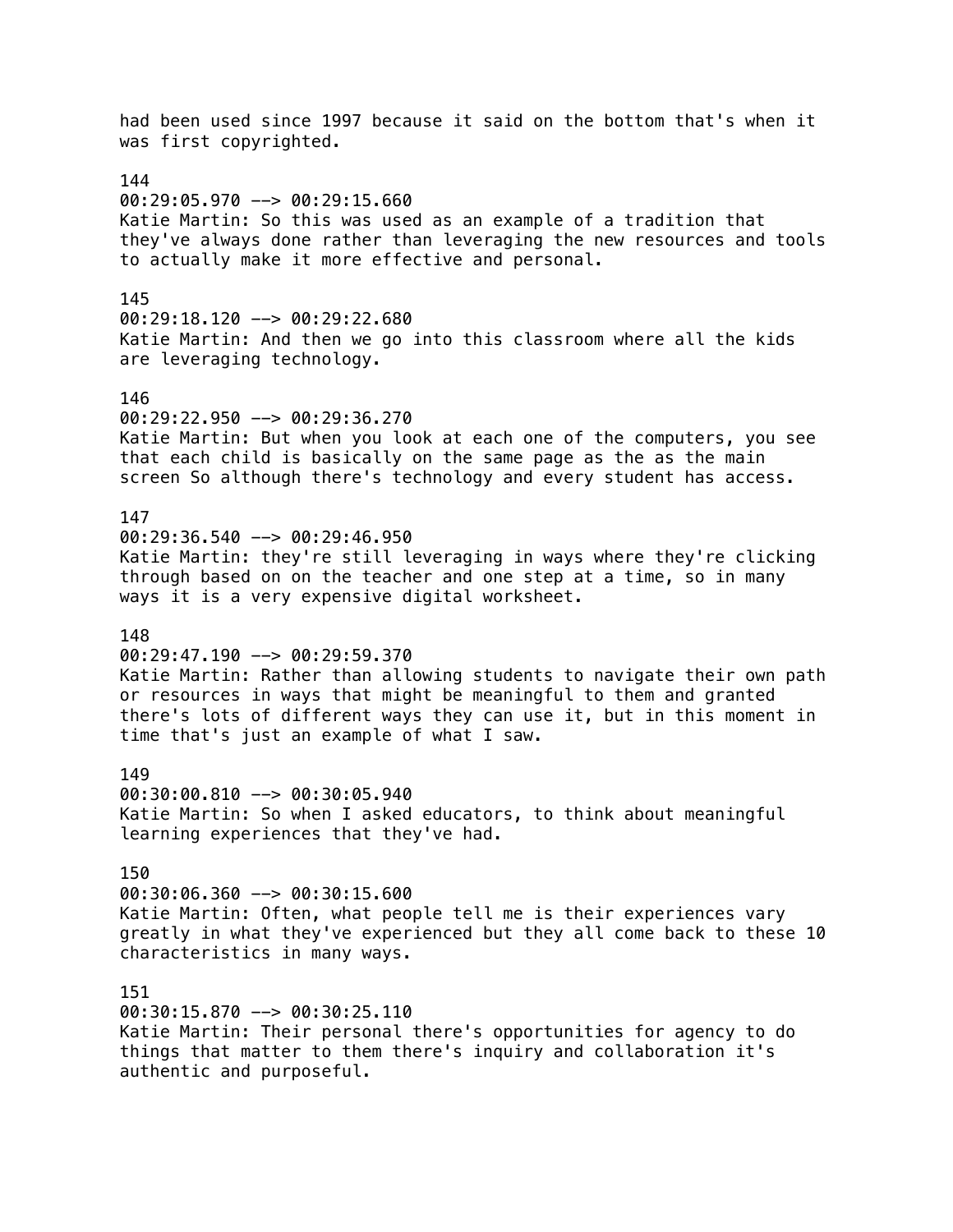152 00:30:25.410 --> 00:30:31.020 Katie Martin: there's opportunities and often need for critique and revision, not just doing it once and turning it in. 153 00:30:31.530 --> 00:30:40.470 Katie Martin: there's productive struggle, because when we're learning, something it can be hard there's goals and accountability models of what success looks like not necessarily. 154 00:30:41.040 --> 00:30:51.540 Katie Martin: to copy, but to have aspirations and there's time for reflection, and when I asked students all the time, what they wish teachers would know they say I wish we could just slow down. 155 00:30:51.750 --> 00:30:58.020 Katie Martin: and take time to reflect on what we're learning and not just move through so quickly, and I know many teachers would like that as well. 156  $00:30:59.490$  -->  $00:31:12.060$ Katie Martin: So I want to show this video and I shared it earlier, but I still think it's a good one, when you think about those characteristics, think about where you see examples of those 10 characteristics in this in this video. 157 00:31:15.930 --> 00:31:30.720 stories are important stories teach us about the past stories remind us where we have been stories build hope for a future welcome to our story, the story of Vito a place that is more about our lives and who we are then just school. 158 00:31:31.830 --> 00:31:39.600 Katie Martin: We have the opportunity to design a school, we would want our own kids to go to we all want the same thing for our kids to be happy. 159 00:31:39.810 --> 00:31:49.320 Katie Martin: But in order to be happy, we know that they have to be secure and in order to be secure, we know they will have to find their unique place in a rapidly changing economy.

160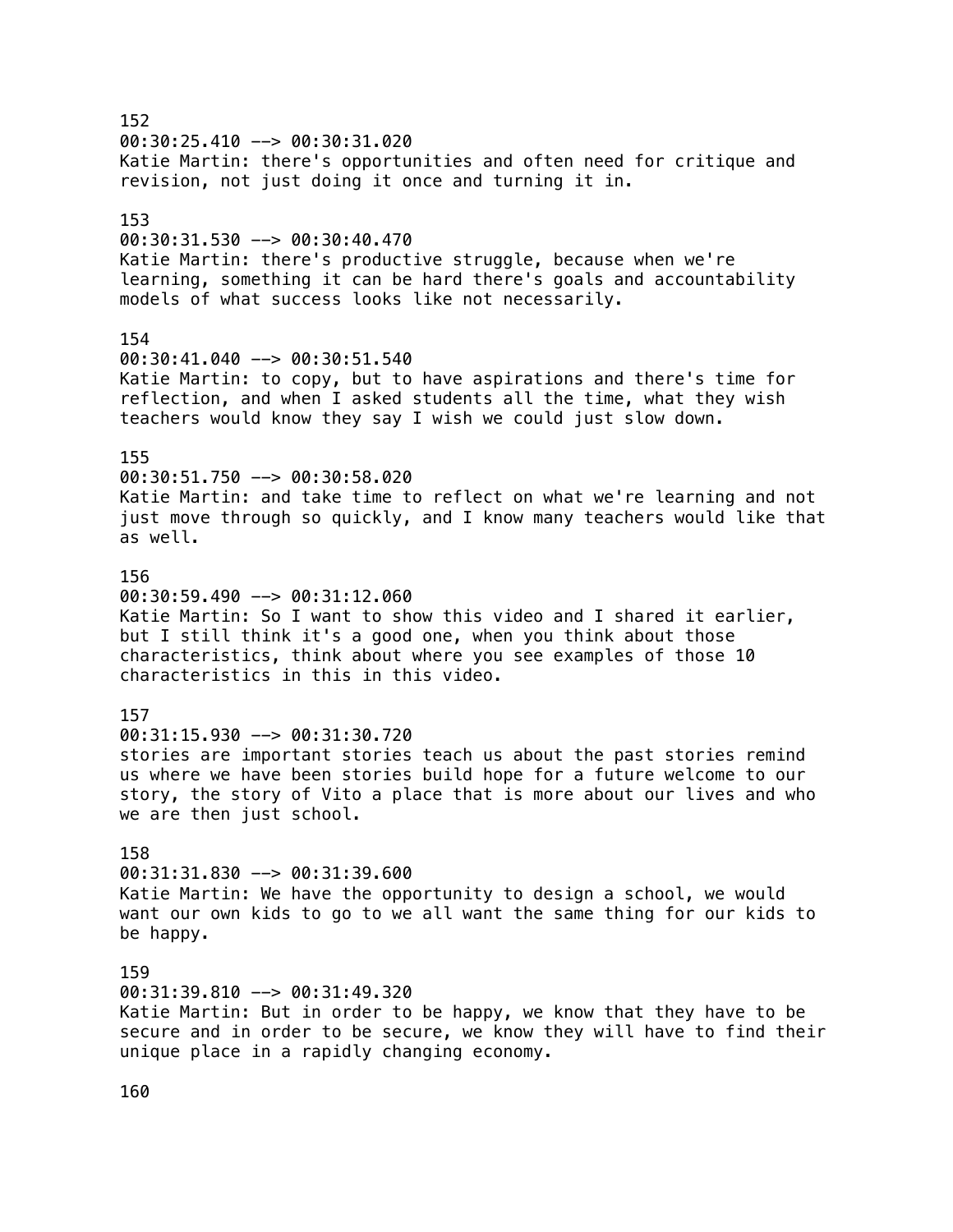00:31:51.720 --> 00:32:06.060 Katie Martin: We are a design school design, is where the creative arts come crashing together with science, technology engineering and math we value both of process of design and actual product design we use design thinking to fuel our creativity. 161 00:32:06.450 --> 00:32:14.670 Katie Martin: We believe that creativity is the ideas that we have and skills are what we can actually do when our creativity and skills come together it equals innovation. 162 00:32:15.060 --> 00:32:19.260 Katie Martin: We believe we believe we believe in our gills we believe in our gills. 163 00:32:19.920 --> 00:32:29.970 Katie Martin: We believe we believe in being more project based or not, we believe in craftsmanship high quality work, and most of all beautiful work it isn't easy we believe in fail first attempt in learning. 164 00:32:30.690 --> 00:32:41.340 Katie Martin: We believe in being biased towards action we believe in being well rounded, we believe that academics matter as much as who we are and what we can do we believe that the best way to have a good idea. 165 00:32:41.490 --> 00:32:46.920 Katie Martin: is to have a lot of ideas we believe in the value of being able to transfer our creativity and skills. 166 00:32:47.190 --> 00:32:55.230 Katie Martin: From one situation to another, we have choices choices choices, a lot of choices choices and what we design choices and how we work choices. 167 00:32:55.260 --> 00:33:04.800 Katie Martin: And how we show what we have learned choices in our PE classes choices and 18 different electives each year choices from 27 different design labs over three years. 168 00:33:05.700 --> 00:33:10.980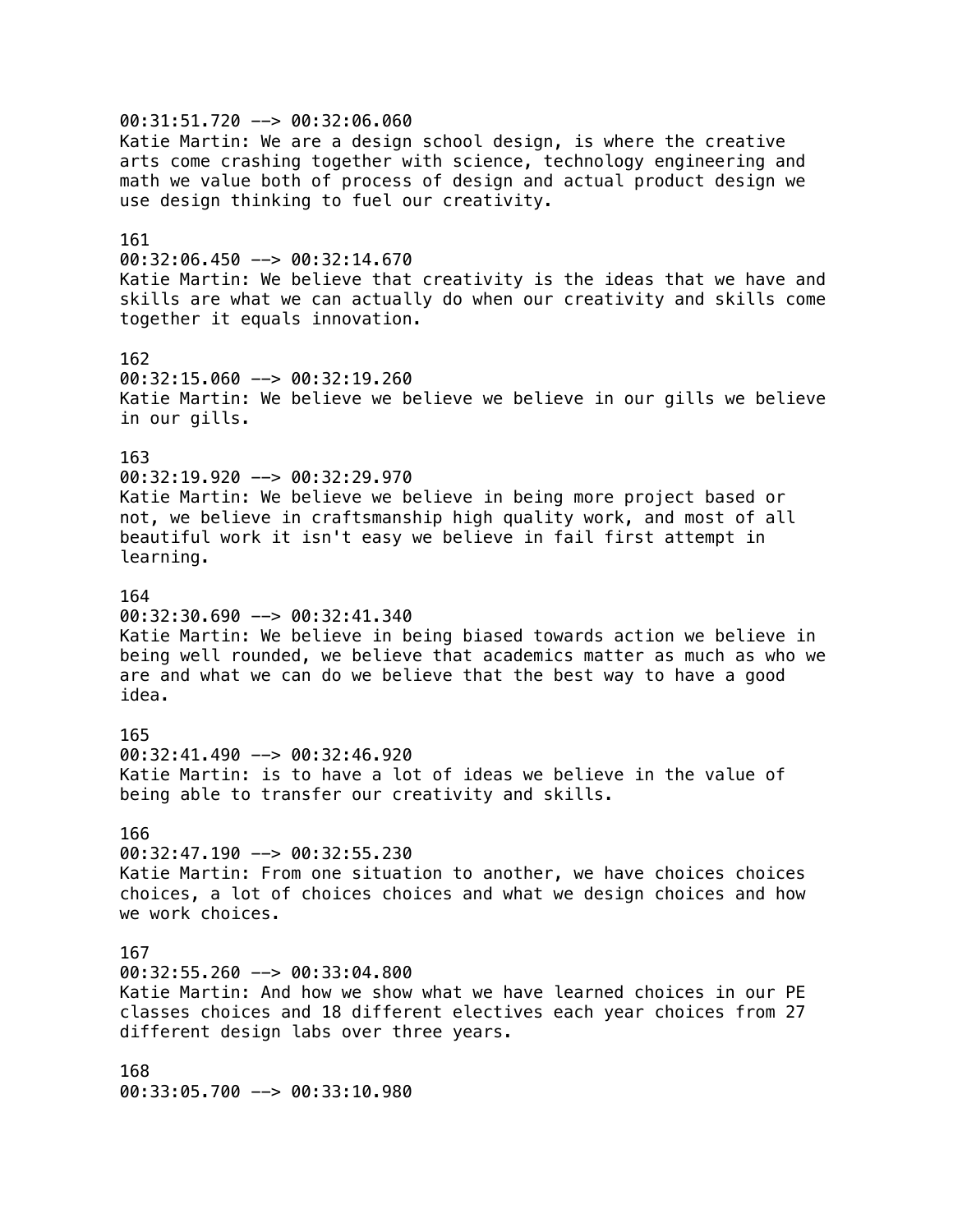Katie Martin: We are future ready we collaborate to help solve problems we collaborate, even when we don't want. 169 00:33:11.310 --> 00:33:20.880 Katie Martin: We collaborate to get things done, we are trained in public speaking peg leg peg leg tablets, we are taught to think like entrepreneurs, we know our strengths interest and value. 170 00:33:21.150 --> 00:33:30.480 Katie Martin: we're building our own personal brand you develop high quality professional eighth grade residents, we know what we have done, we know what we can do, and we look forward to what is next. 171 00:33:32.190 --> 00:33:44.100 This is why this is why we win so many awards, this is why this is why we get so much attention, this is why we are, we are, we are below your video, this is why we are Vito. 172 00:33:49.200 --> 00:33:49.650 stories. 173  $00:33:51.060$  -->  $00:34:01.410$ Katie Martin: So I also want to highlight in that video I want you to i'm going to give you a minute to think about those experiences that you saw and share in the chat, but I also want to reinforce because many times people ask. 174 00:34:01.770 --> 00:34:08.040 Katie Martin: that's great, but I still have to do well on a test, and so I want to reinforce again that. 175 00:34:09.090 --> 00:34:15.810 Katie Martin: As research continues to look at project based learning and more authentic learning, we see that project based learning. 176 00:34:16.050 --> 00:34:26.940 Katie Martin: improves advanced placement rates, as well as across reading so edutopia put out some research recently that project based learning significantly outperform traditional curricula. 177 00:34:27.150 --> 00:34:32.910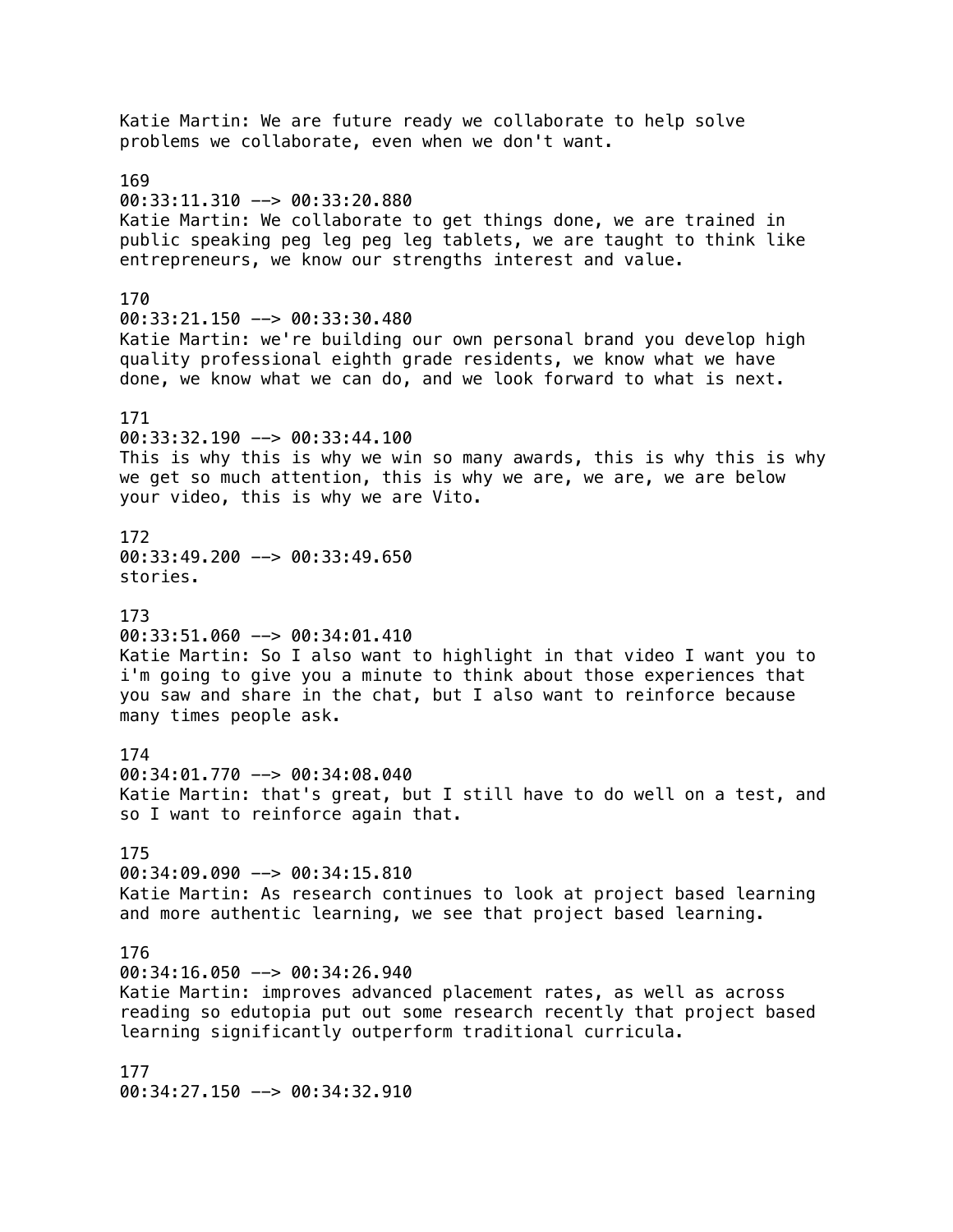Katie Martin: Raising academic performance across grade levels socio economic subgroups and reading ability. 178 00:34:33.540 --> 00:34:49.080 Katie Martin: And so, in a world where we're really hyper focused on accelerating or catching kids up we can't ignore that the authenticity is critical to providing purpose and and meaning into that learning, not just. 179 00:34:50.040 --> 00:35:05.370 Katie Martin: Repeated catch up or or the doing work, for instance, you know more more master worksheets if you're not really doing well in math more of the repeated practice might not necessarily help if there's not the context. 180 00:35:06.450 --> 00:35:17.460 Katie Martin: So when we think about curricula, we are on the left hand side and a standardized way of teaching we're used to policies schedule curriculum. 181  $00:35:18.150$  -->  $00:35:28.860$ Katie Martin: The teacher having to know all the information and disseminate it to their 30 kids and then we test rank and select to make sure that students know the information. 182  $00:35:29.310$  -->  $00:35:43.650$ Katie Martin: And if we think about a learner centered paradigm, we can look at the outcomes that we want learners to master or to achieve, and we can look at teachers experts mentors hands on experiments podcasts collaboration. 183 00:35:44.340 --> 00:36:02.100 Katie Martin: to how to articles and allow students to learn in a variety of ways, and then ultimately demonstrate their learning and what they know and can do, and this takes reorganization, but it's opportunities to allow from our agency and personalization in these experiences. 184 00:36:03.210 --> 00:36:16.350 Katie Martin: So as hayden a high school student kindly told a group of teachers said ultimately it's about less assigning and more learning and if you leave it to students they're always way more

succinct and.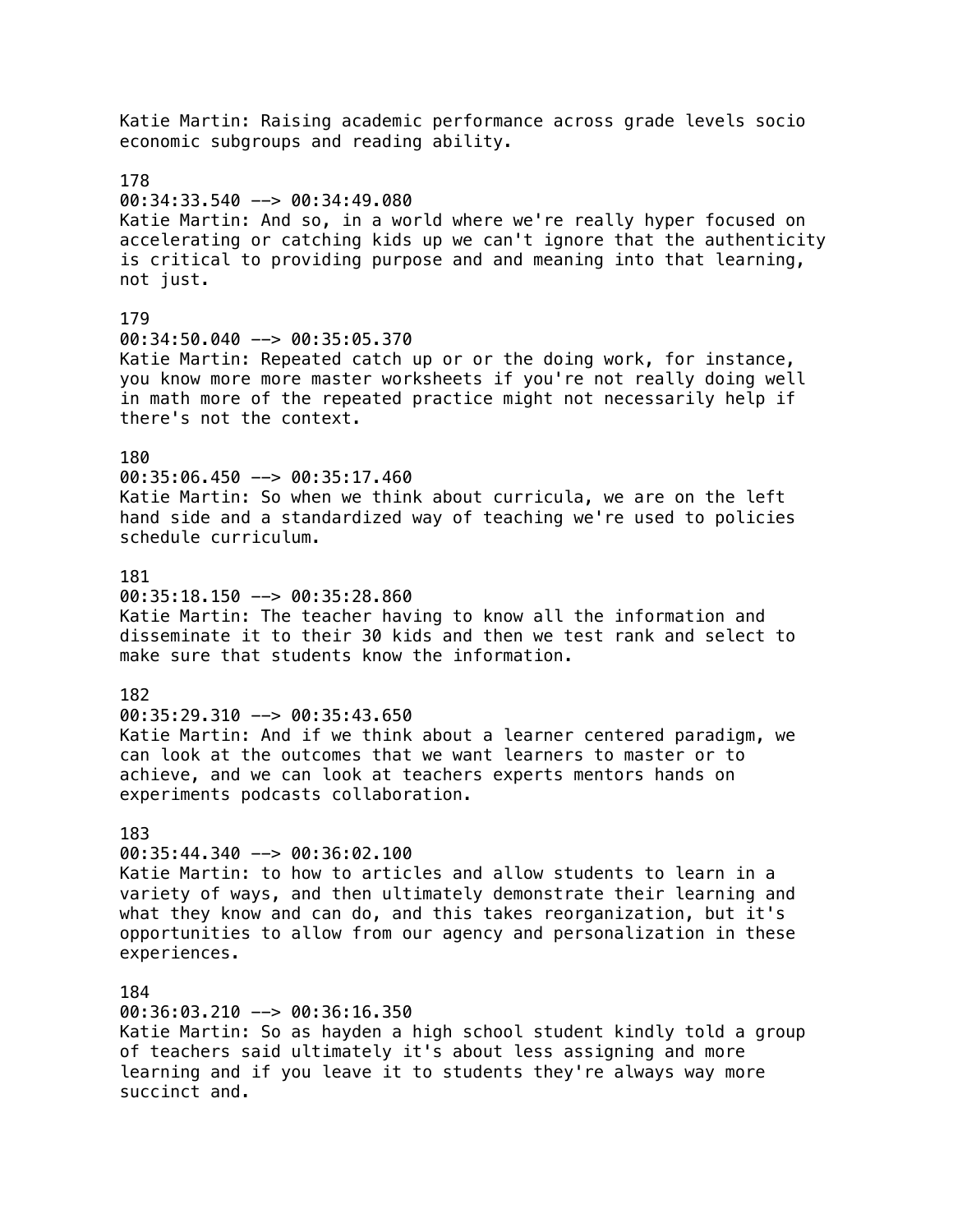185 00:36:16.980 --> 00:36:33.480 Katie Martin: and profound in their thinking so i'd love for you to think about what are the learning experiences and again put it in chat or have a conversation with your neighbor, what are the learning experiences that are critical for learners to develop the desired competencies. 186 00:36:56.130 --> 00:37:01.710 Katie Martin: Give about 30 more seconds to process put it in chat if you want. 187 00:37:12.840 --> 00:37:13.230 Katie Martin: All right. 188 00:37:14.310 --> 00:37:25.470 Katie Martin: i'm going to give a few examples, work with others, solve problems on their own, thank you renee authentic learning bigger ideas great teamwork. 189 00:37:27.390 --> 00:37:27.900 Katie Martin: awesome. 190 00:37:30.720 --> 00:37:35.400 Katie Martin: work with others soft skills collaboration alright so. 191 00:37:36.900 --> 00:37:40.500 Katie Martin: I want to share a few examples of how we can. 192 00:37:41.820 --> 00:37:51.660 Katie Martin: How we can build on these experienced by by what we measure and how we collect evidence of learning so this first example, and I was just talking. 193 00:37:52.230 --> 00:38:02.400 Katie Martin: In the podcast about this that we were doing that a lot of schools have celebrations for attendance for being on task. 194 00:38:03.180 --> 00:38:07.980 Katie Martin: For a lot of school based things and I love this school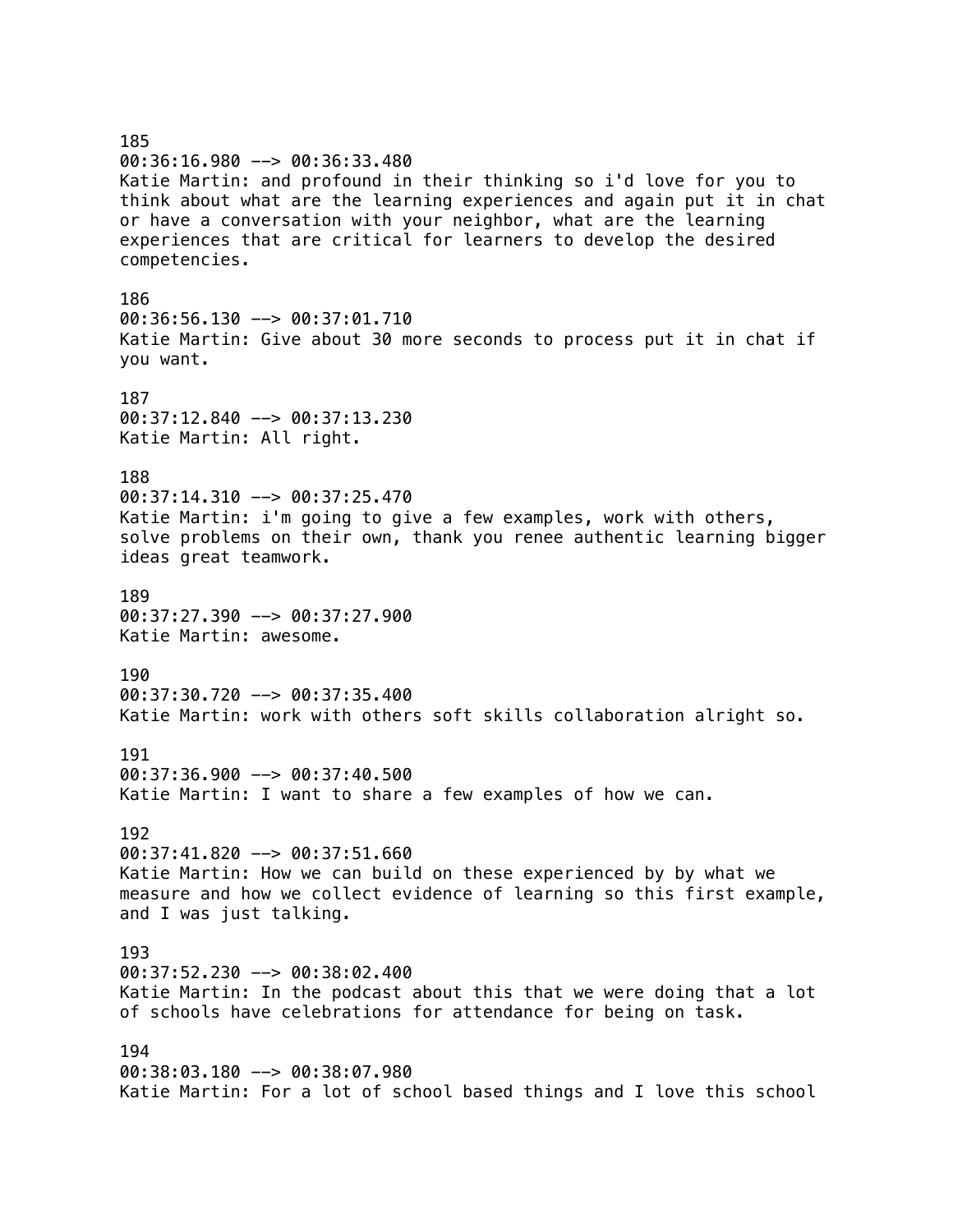auburn school. 195 00:38:08.850 --> 00:38:19.680 Katie Martin: has instead decided to highlight students for what aligns to the profile of success, so they want empowered learners like someone just said students who know how to learn. 196 00:38:20.310 --> 00:38:22.860 Katie Martin: they're highlighting students from every grade level. 197 00:38:23.250 --> 00:38:32.640 Katie Martin: on a monthly basis to say these students are being empowered learners here's how they're driving their own learning and here's how we're in here's why we're celebrating them. 198 00:38:32.970 --> 00:38:41.610 Katie Martin: they're giving them certificates, but also highlighting them on the Facebook page to the Community so they're starting to build awareness about the skills that they want to develop. 199 00:38:41.880 --> 00:38:49.350 Katie Martin: And honoring students for those and i've had a lot of conversations that people say, well, our parents only care about grades. 200 00:38:49.770 --> 00:39:04.290 Katie Martin: But if that's the only metric we send home that's the only information that they have to use and base their student success on, so the more and more we brought in the view of success, and what we're highlighting the more and more student parents can see that that matters. 201 00:39:05.700 --> 00:39:11.370 Katie Martin: This is an example from a high school, I believe, or middle school sorry, they were. 202 00:39:12.750 --> 00:39:29.670 Katie Martin: Looking at their profile success as well, and taking pictures and showing examples of how students are demonstrating the success so in the classroom there's great ways to expand how how learners are seen and and what you celebrate.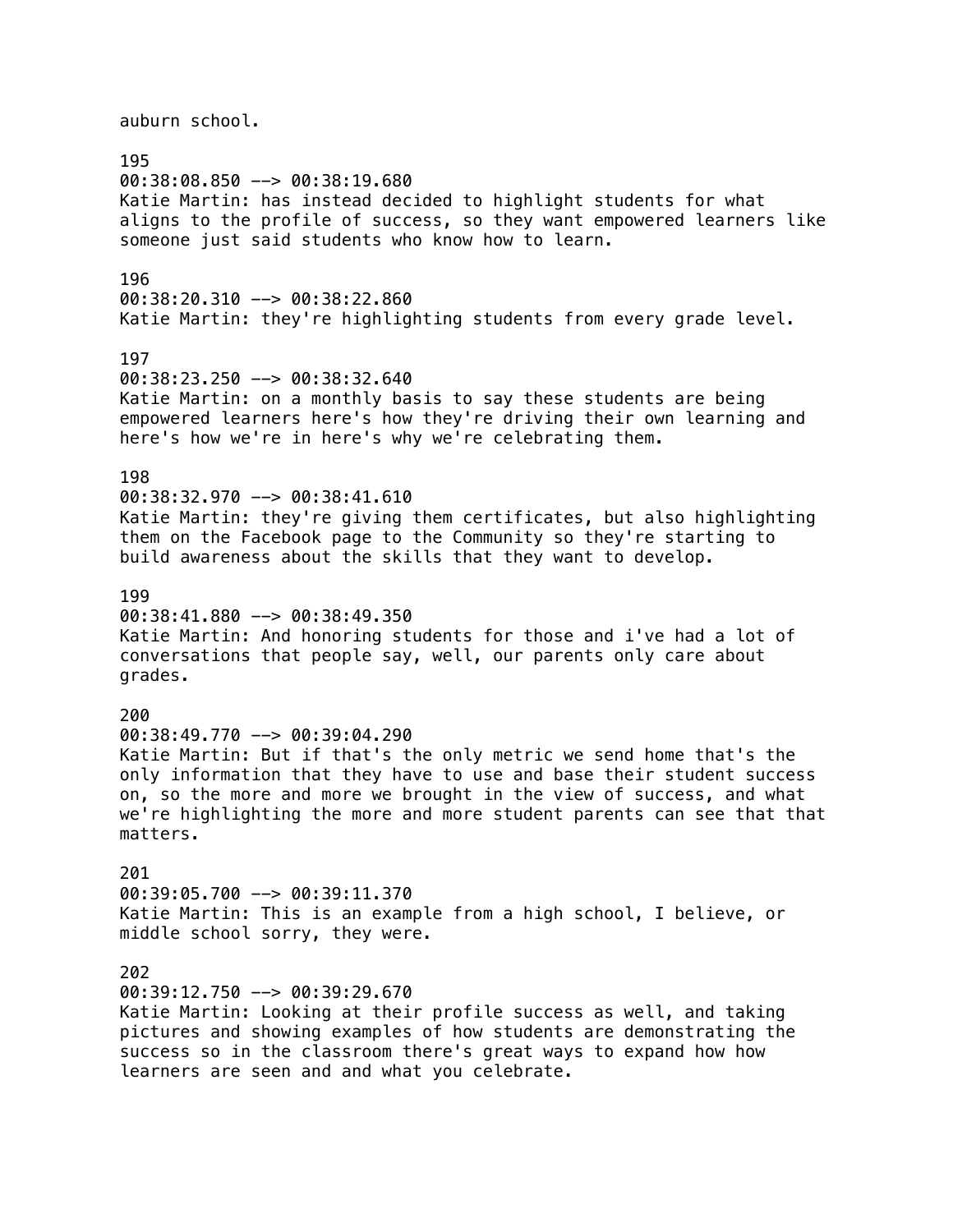203 00:39:32.220 --> 00:39:48.120 Katie Martin: The second example is based on the skills and the things that you, you value, I would encourage self assessment having students take stock and where they are what their strengths are what their challenges are so this is a great example that. 204 00:39:49.170 --> 00:40:00.510 Katie Martin: That was created by Pam Huber and there's plenty other examples, but, but not just what do you need to improve on I love I love that this includes what are your strengths and what are things that you're good at. 205 00:40:01.770 --> 00:40:12.090 Katie Martin: here's another very simple one for young kids you know, being able to say circle, one of these I I used to do think she's even in middle school like. 206 00:40:12.540 --> 00:40:26.820 Katie Martin: Where did you show up as your best self today what are some with something that you're working on and having kids reflect on their behaviors and how how they're aligned to the skills that you want to develop and then here's just another one. 207 00:40:28.260 --> 00:40:31.770 Katie Martin: Another just example of student and teacher giving that feedback. 208 00:40:32.850 --> 00:40:42.870 Katie Martin: And then self reflecting on those goals, because you know setting goals is great, but we also have to, we also have to reflect and set those goals. 209 00:40:43.890 --> 00:40:52.020 Katie Martin: So this is just drawing a picture of what self control means there's been a lot of talk today in the Agency around social emotional learning and managing. 210 00:40:52.500 --> 00:41:01.710 Katie Martin: Your emotions, this is a great way to have students kind of set goals and reflect on that as well it's not doesn't always just have to be academic skills.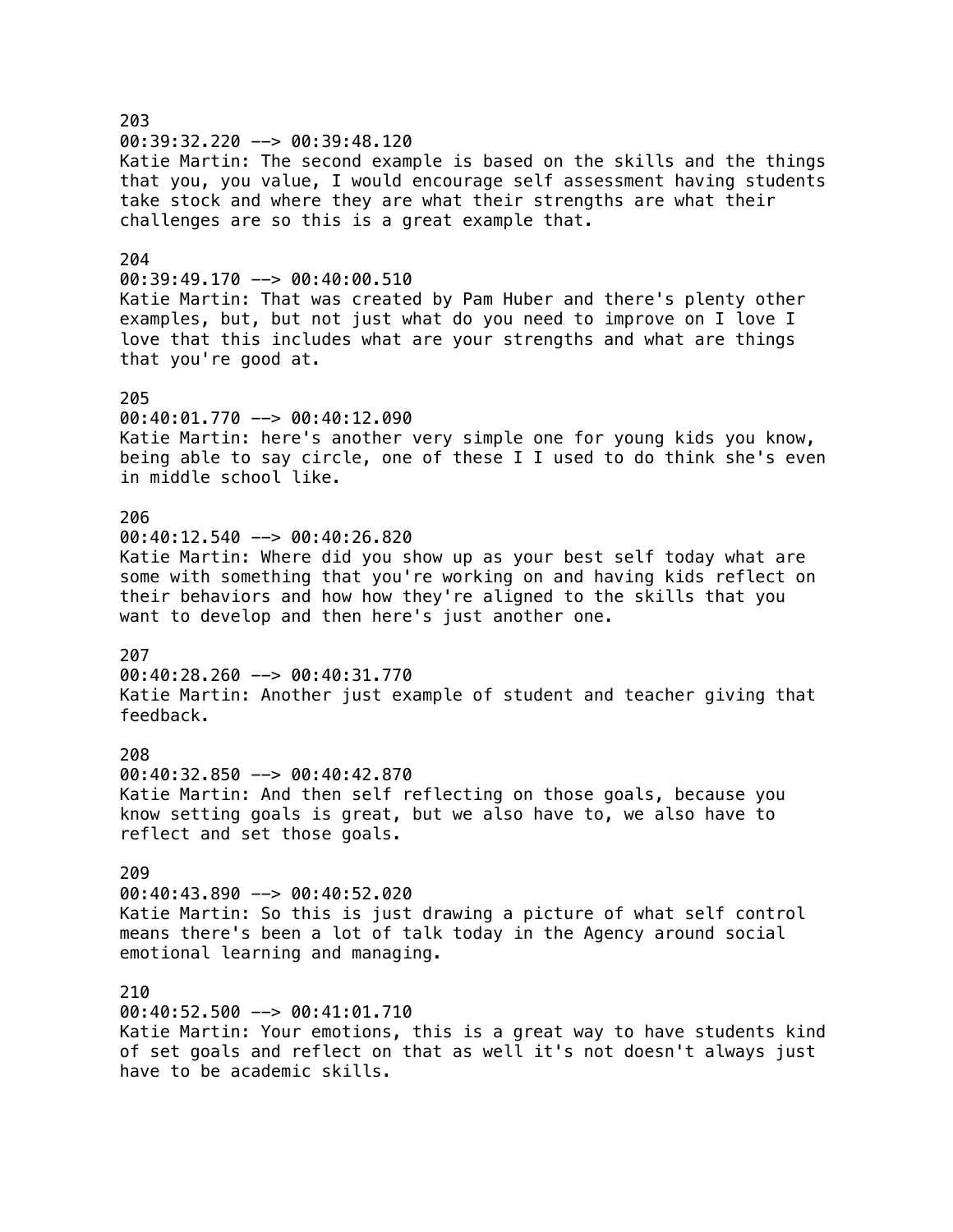211 00:41:02.370 --> 00:41:15.630 Katie Martin: posting the goals that students have, and it can be very much academic goals, it could be broader goals as well, but acknowledging those goals and celebrating them is is great I love seeing these wall on classroom walls. 212 00:41:16.920 --> 00:41:30.630 Katie Martin: This is one I shared earlier today, but also a great example of how you can bring the strengths and interests of young people into the classroom this can be virtual you could print these out and put them throughout the classroom. 213 00:41:31.230 --> 00:41:39.960 Katie Martin: But it's young people who they are their strengths and attributes their vision and goals and what works and what doesn't. 214 00:41:42.960 --> 00:41:49.170 Katie Martin: This is just a way of this was the weight room but tracking progress over time, you can do it as a class, you can do it as individuals. 215 00:41:49.530 --> 00:42:01.800 Katie Martin: And you know it depends on the culture, if you want to post it or, if you want to do something that is more personal but regardless tracking progress is absolutely critical for students to take ownership of their learning. 216 00:42:04.380 --> 00:42:13.590 Katie Martin: And this fourth one, then, is capturing evidence, so if we want to broaden success beyond a test score or a moment in time. 217 00:42:13.830 --> 00:42:25.290 Katie Martin: Then we need to help young people capture evidence of their work in and out of the classroom and be able to show how they are demonstrating the desired skills and competencies that we're valuing. 218 00:42:26.220 --> 00:42:33.030 Katie Martin: reflecting on that, so this is a great example I love to matt Meyer put this on pamphlet.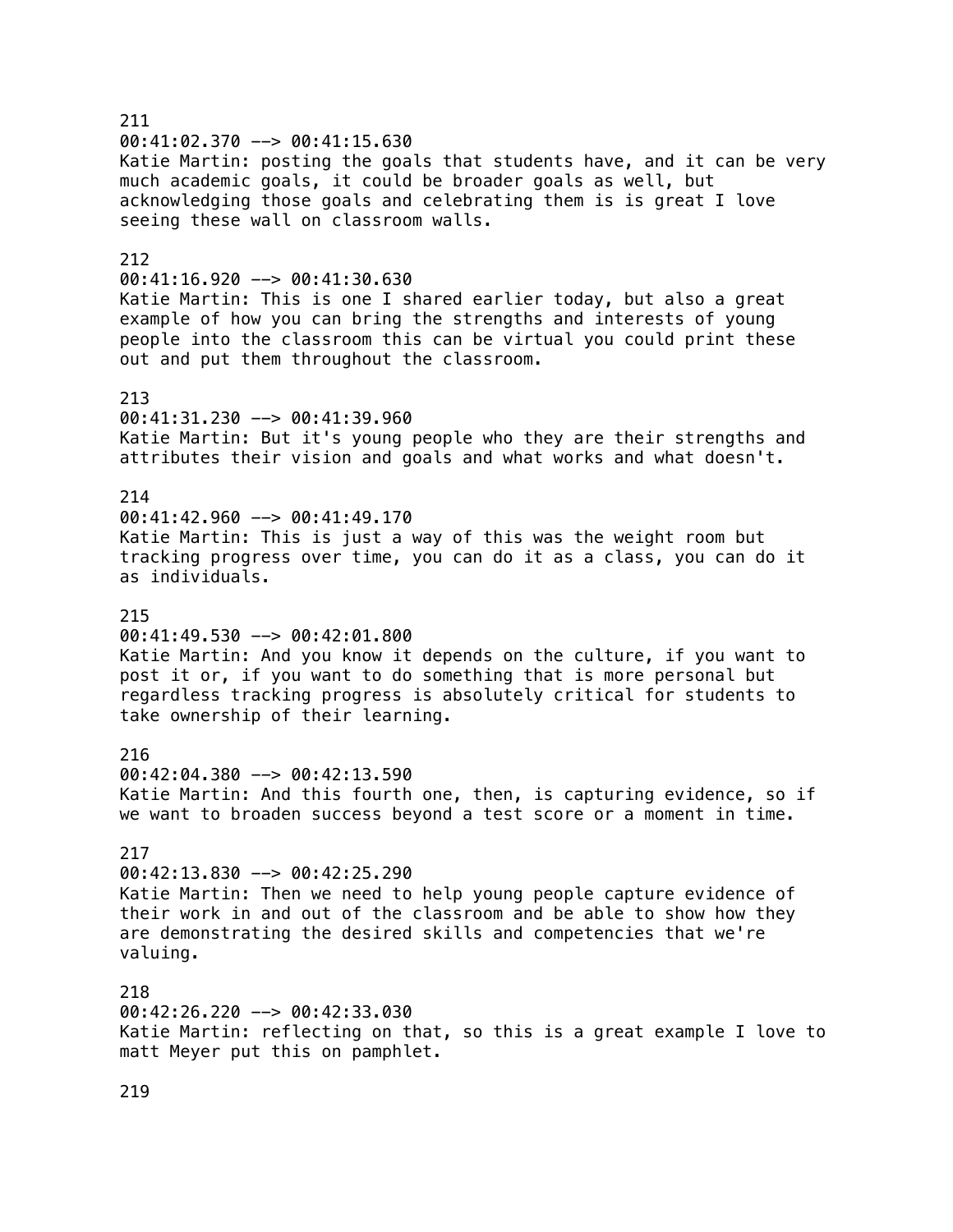00:42:33.330 --> 00:42:45.090 Katie Martin: and students were just posting their work, so they could capture it, I think you can see there's some videos there's some assignments there's some reflections This is like an seo check in data. 220 00:42:46.020 --> 00:42:55.290 Katie Martin: What they're doing and math but it's a great way to share with parents, but also just have students capture evidence of what they're doing. 221 00:42:55.740 --> 00:43:03.000 Katie Martin: I shared earlier that one of the things that we do most often is look at data and they're talking about plc. 222 00:43:03.390 --> 00:43:18.510 Katie Martin: We look at data but don't necessarily do anything with it, this is a way to look at more evidence beyond a test score evidence in examples of student work to help us understand where students are and what we can do to improve and help them with their next steps. 223 00:43:19.770 --> 00:43:26.760 Katie Martin: And then portfolios, this is a simple Google site, but a great example of how to help young people. 224 00:43:27.420 --> 00:43:39.990 Katie Martin: capture evidence, this is like first trimester I used to do it every quarter with my students, I would have them reflect on the standards that we worked on look at their goals look through all of their work and gather. 225 00:43:41.010 --> 00:43:55.710 Katie Martin: Their favorite examples and then reflect on what they did well and what their next steps were, and then we would we would hold on to that they would have, over the course of the year, they would have those four checkpoints and examples of work and how they've grown. 226 00:43:57.870 --> 00:44:05.460 Katie Martin: And then it is critical, once we have examples of student work to provide feedback this sounds silly that i'm even

saying it.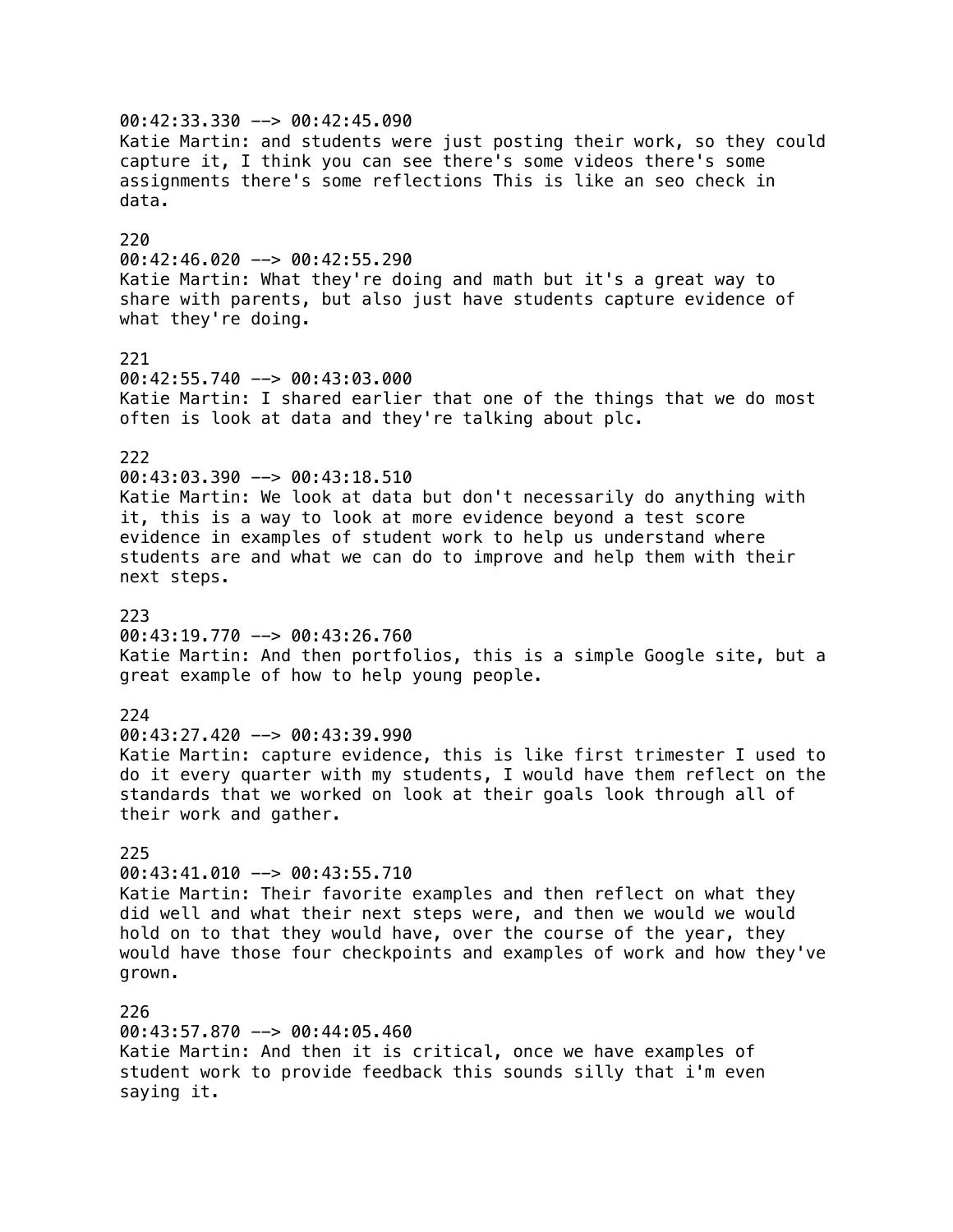227 00:44:05.700 --> 00:44:15.930 Katie Martin: But i've experienced in my own education, as well as in my students and seen in many places that sometimes we forget to give feedback or confuse grades with feedback. 228 00:44:16.350 --> 00:44:31.890 Katie Martin: And I love these small group learning and this one on one time to look at where students are make corrections that is absolutely foundational to the learning process it doesn't always have to be a formal grade. 229 00:44:32.220 --> 00:44:42.330 Katie Martin: or quiz that gives the feedback most important and most impactful is is feedback, while learning to students, so they can make the corrections in real time. 230 00:44:43.740 --> 00:44:45.870 Katie Martin: This is an example of a. 231 00:44:47.280 --> 00:44:54.990 Katie Martin: math correction form this is actually my daughter's when she didn't do well on her math test the teacher said okay go ahead and make corrections. 232 00:44:55.710 --> 00:45:09.990 Katie Martin: But she wasn't just do the test again she had to identify the type of mistake she had to explain her mistakes she had to show her answer again, and then the teacher was able to give feedback, so if the goal is actually learning. 233 00:45:10.350 --> 00:45:26.070 Katie Martin: Then abby my daughter was able to come back and she didn't just skip it and move on to something else, she had to go back correct a work and actually learn the skill, which is ultimately the goal and now she doesn't have those gaps, but she can move on to the next lesson as well. 234 00:45:28.170 --> 00:45:32.520 Katie Martin: peers are mentors it doesn't always have to come from the teachers, so this is a multi age.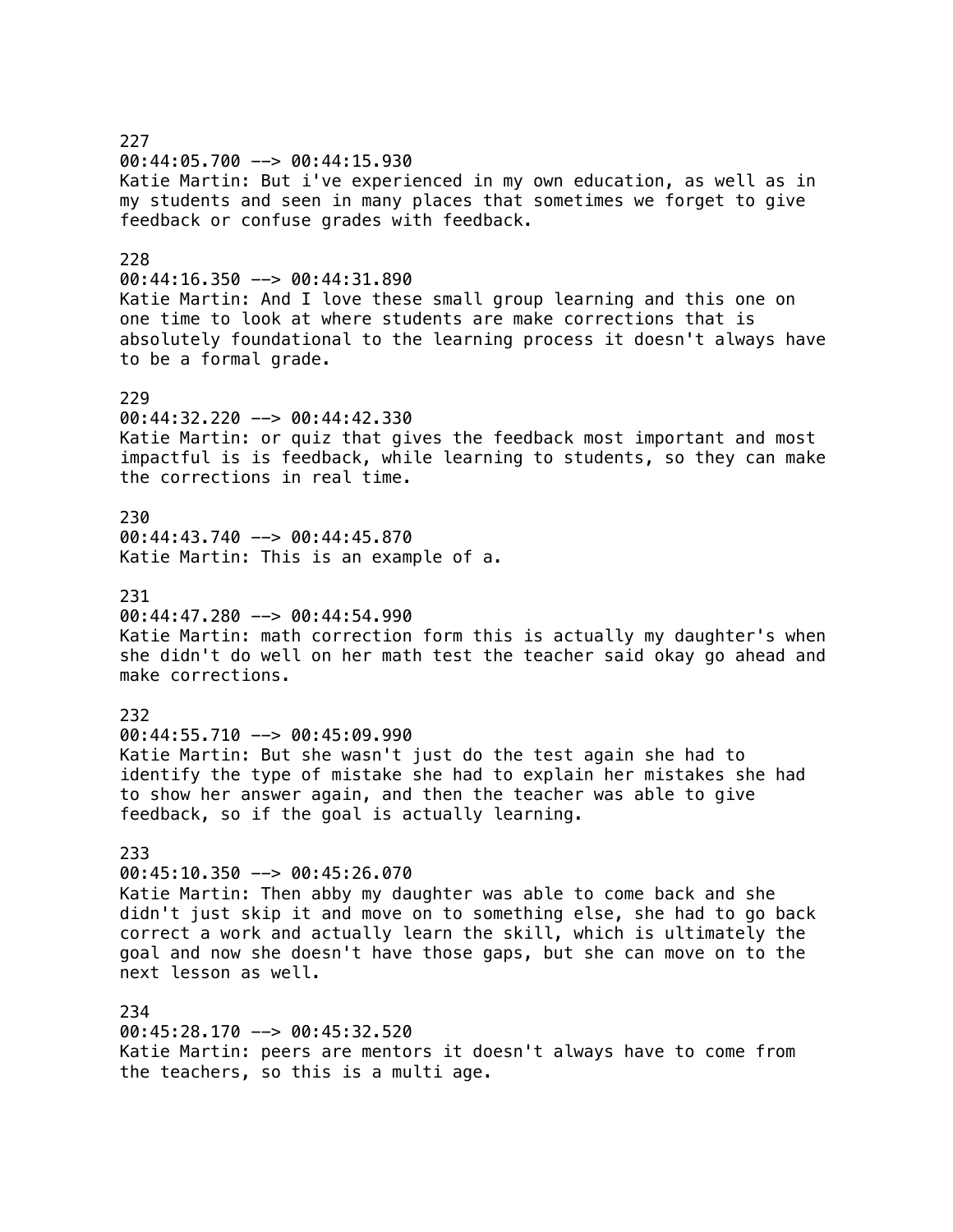235  $00:45:33.000$  -->  $00:45:51.000$ Katie Martin: class or you know older kids coming to mentor and work with younger kids or in small groups, this is absolutely a great way to give feedback and students learn as they're working together and they can constantly make the improvements in their small groups. 236 00:45:52.680 --> 00:45:59.190 Katie Martin: And this is flexible, this was the classroom I was just in a couple weeks ago, you can see it's two to Tuesday. 237 00:45:59.970 --> 00:46:08.340 Katie Martin: But there was this chart where students were in different groups and they could choose that they wanted to do the tubs read itself or they could. 238 00:46:09.090 --> 00:46:21.180 Katie Martin: use the technology, but they had certain goals and they had access to different materials and then there was a small group working with teachers, there were kids all over the classroom working on their projects. 239 00:46:22.080 --> 00:46:31.710 Katie Martin: And you could just tell that they were empowered learners because they had clear goals, but they had opportunities to make choices within those goals. 240 00:46:33.840 --> 00:46:43.410 Katie Martin: And then, when we want to share evidence it's important that we look at evidence of both academic skills and the habits and mindsets that we value. 241 00:46:44.160 --> 00:46:53.460 Katie Martin: So that I think about my seventh grade classroom you know I want to know the mastery I want to know where students are and many parents want to know okay where's my students. 242 00:46:53.940 --> 00:47:05.730 Katie Martin: And what can you do related to grade level expectations like so performance assessments rubrics these are even standardized assessments, where we can identify where a student is related to the grade level.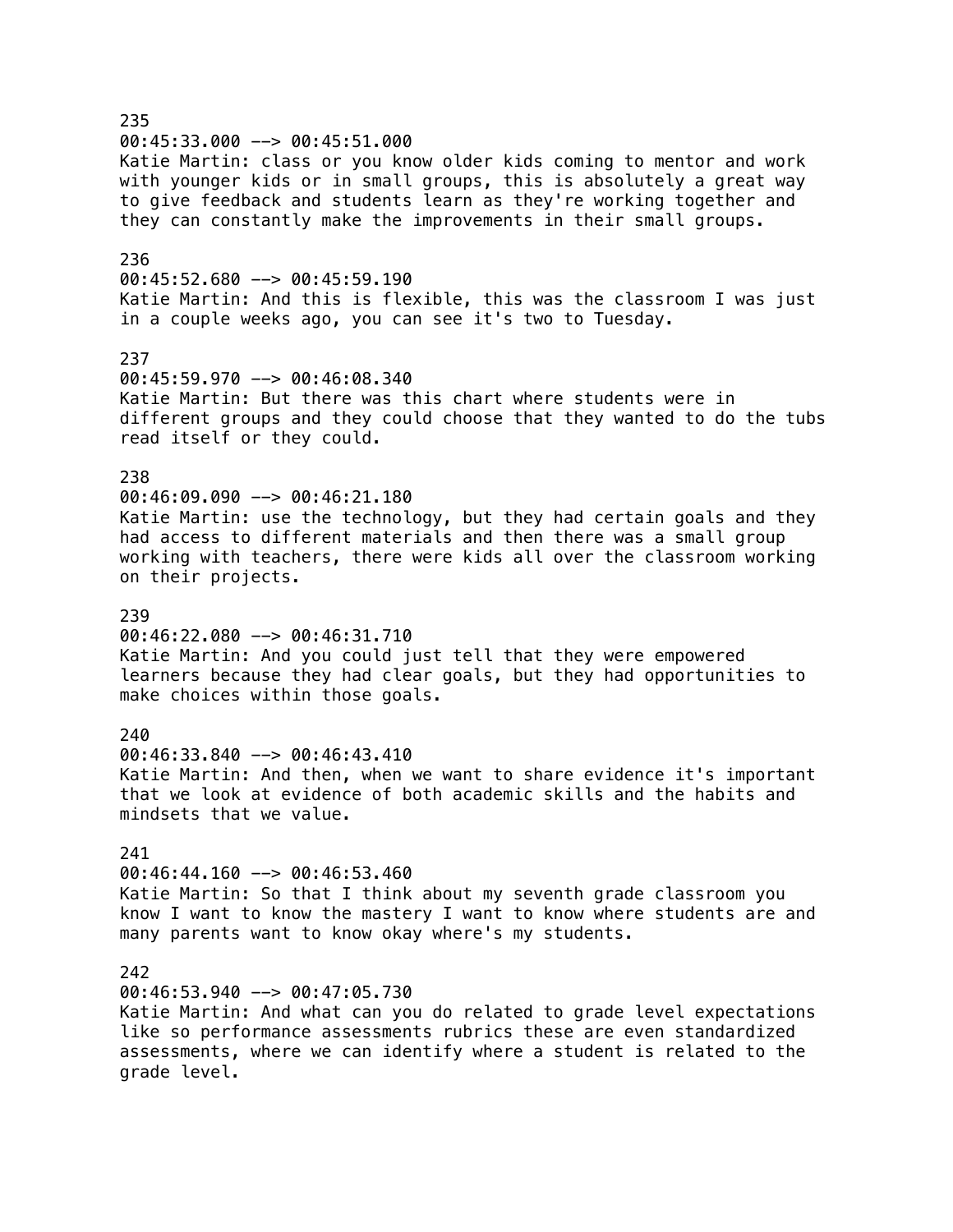243 00:47:06.240 --> 00:47:12.600 Katie Martin: But then we also want to be able to show growth, so if my seventh graders I had seventh graders who would come in, probably at. 244 00:47:13.260 --> 00:47:20.040 Katie Martin: You know, second grade reading level, sometimes, but they made tremendous growth to fourth or fifth grade reading level. 245 00:47:20.370 --> 00:47:29.130 Katie Martin: And if I was only showing mastery related to grade level expectations, I would negate all of that growth that they showed because they were still below standard. 246 00:47:29.790 --> 00:47:36.810 Katie Martin: At the same time I had students who are well above seventh grade and maybe didn't put it in a ton of effort, it still would show that they're. 247  $00:47:37.170$  -->  $00:47:45.360$ Katie Martin: You know at grade level standard so being able to show the growth can help tremendously and help students see that they're making progress, or that they're not. 248 00:47:45.810 --> 00:47:59.430 Katie Martin: And then finally being able to have to show habits and the skills that we're that we're wanting them to develop again around collaboration, communication and critical thinking we're not going to give them an A or a in collaboration or. 249 00:47:59.850 --> 00:48:16.800 Katie Martin: You know, a B and critical thinking these habits are contextual and sometimes i'm really good at collaborating with people and then in different contexts, I might not be so we want young people to be able to reflect and show examples of how they are demonstrating these skills. 250 00:48:18.840 --> 00:48:32.610 Katie Martin: So this is an example of a school in Hawaii that has identified the skills that they're carrying they care about students are doing self assessments, the teachers doing a self assessment and

then there's a narrative.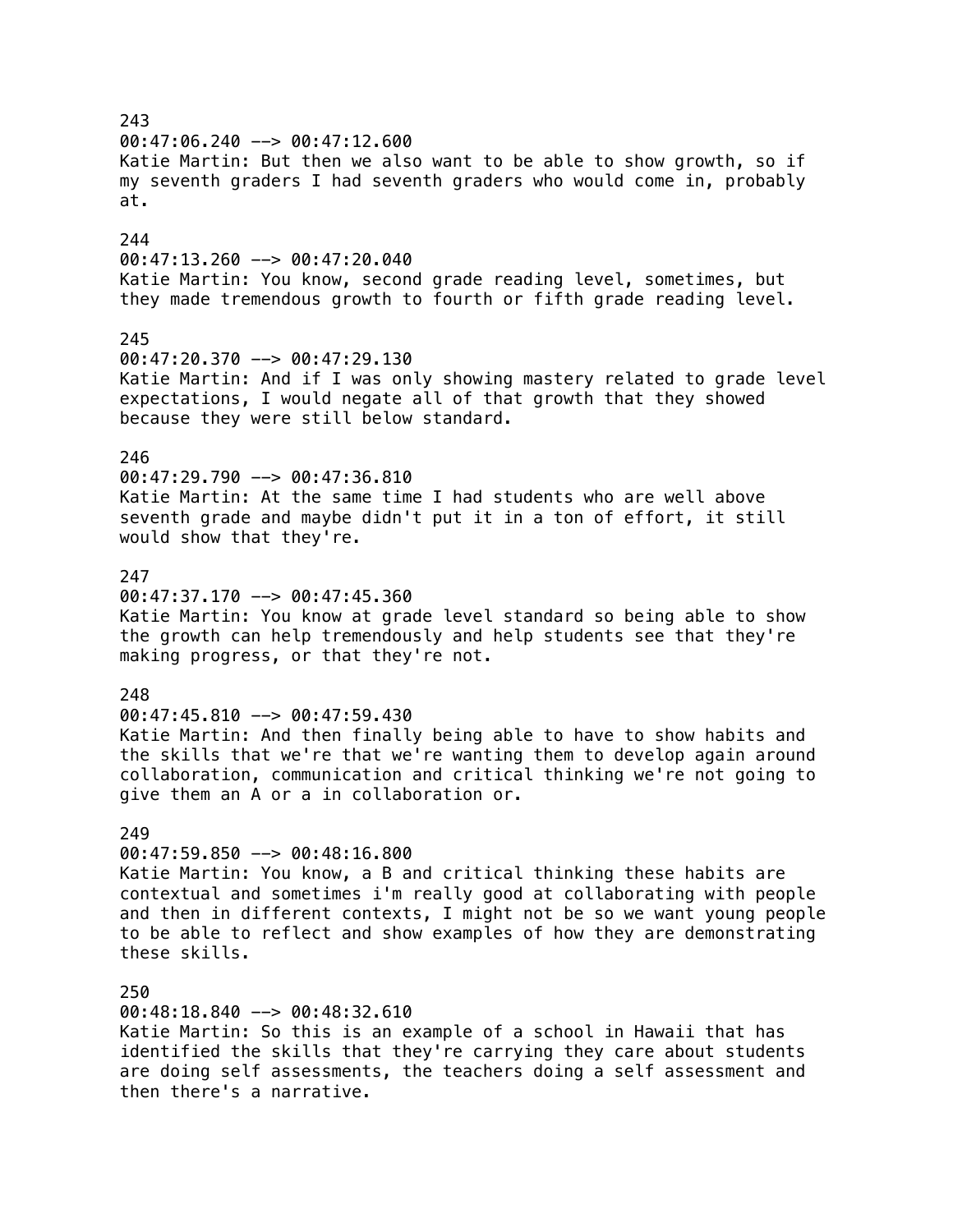251 00:48:33.510 --> 00:48:44.880 Katie Martin: about the student and where there's improvement and where there's growth and, as a parent to has had the opportunity to have my son have a report like this that has the narrative and has. 252 00:48:46.500 --> 00:48:53.190 Katie Martin: EXPLANATIONS OF strengths and areas to improve, I find it incredibly valuable compared to a one through four. 253 00:48:54.960 --> 00:49:03.990 Katie Martin: So this was sex student led conference that I shared this morning but it's just another example of when students can curate their learning. 254 00:49:04.320 --> 00:49:09.420 Katie Martin: And they can show what they are, they know how to do and talk about what they're good at as a person. 255  $00:49:09.720$  -->  $00:49:21.750$ Katie Martin: It not only helps them, but it helps everyone else understand where they are so this was his reading talked about what he's good at his next steps writing identifying what what good writers do what he's been working on. 256 00:49:22.500 --> 00:49:30.720 Katie Martin: And, of course, he demonstrated decorated the slides, but what they've been working on us mathematicians he could share a problem that he was working on. 257 00:49:31.590 --> 00:49:46.770 Katie Martin: And also talk about the news and how how they were integrating reading, writing collaborating into their their project so student led conferences are really powerful way that you can help students show what they know and can do. 258 00:49:48.720 --> 00:49:51.870 Katie Martin: Oh it's gonna not let me go the next slide. 259 00:49:58.200 --> 00:50:00.900 Katie Martin: Okay, and then exhibitions of learning also.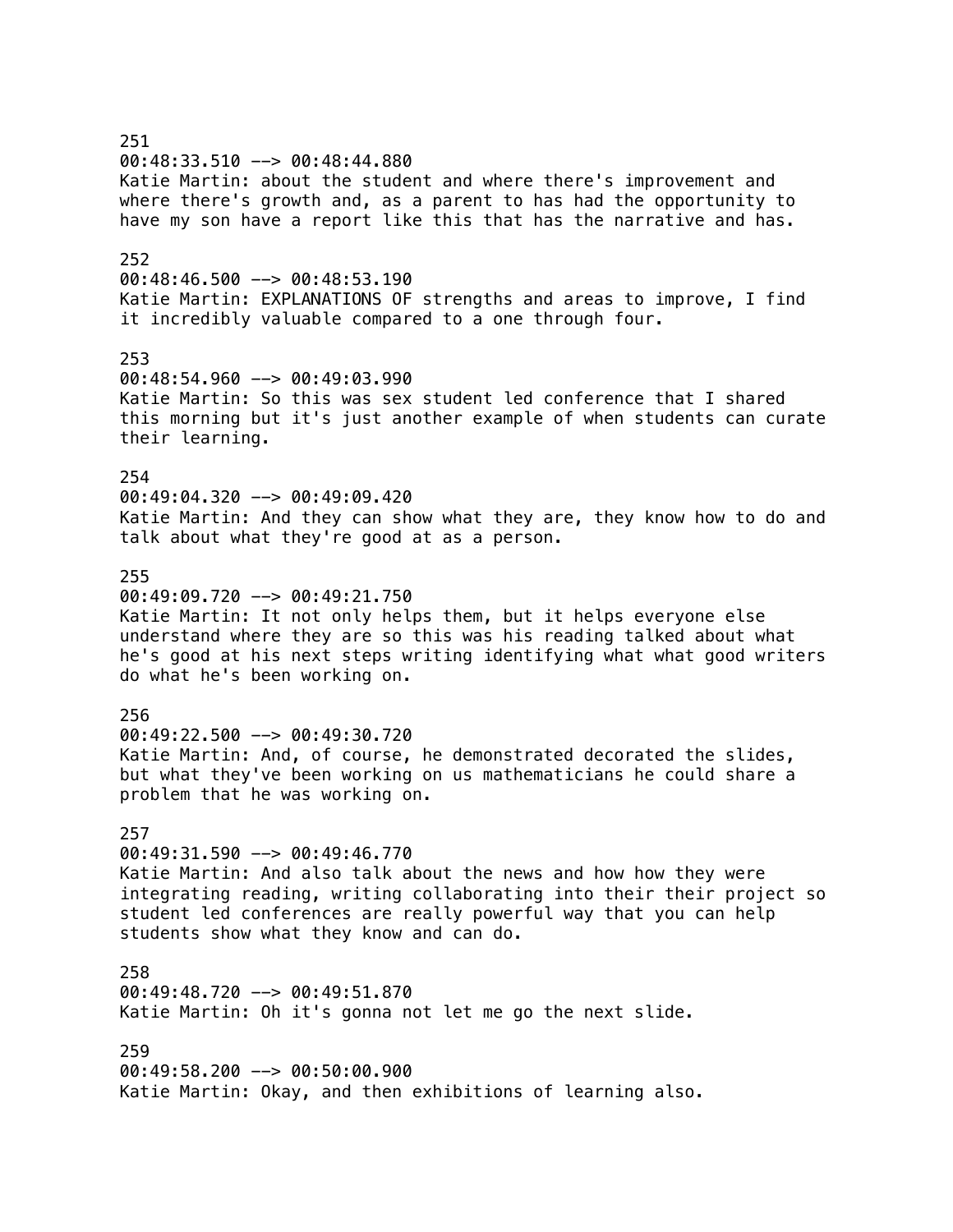260 00:50:01.950 --> 00:50:18.030 Katie Martin: When young people can come in and show their learning, not just again a play or a sporting event but actually be able to talk about what they're learning share the process, it also gives more relevance to to their work. 261 00:50:19.170 --> 00:50:27.090 Katie Martin: And then, this is a demonstration of learning this oftentimes is that kind of important markers i've seen this is an eighth grade Defense. 262 00:50:28.290 --> 00:50:46.800 Katie Martin: Where students had to create a portfolio and in front of the Community peers and some and other students, they defend their learning talk about how they've grown what their strengths are what their next steps are and provide evidence of how they've met the desired competencies. 263 00:50:48.570 --> 00:50:57.450 Katie Martin: So, ultimately, I like to think about it is this what are what questions are learner's asking in a performance orientation where we're just being compliant. 264 00:50:57.780 --> 00:51:07.170 Katie Martin: Often, the questions are, how many pages, is this supposed to be did I do this right, what do I have to do for an A or is this extra credit right, but if we're really. 265 00:51:07.860 --> 00:51:21.570 Katie Martin: In a learning orientation students are asking questions like, how can I make this better did I actually communicate my ideas accurately, is there a better way to solve this problem and, what is the impact that my work is having. 266  $00:51:22.920$  -->  $00:51:33.300$ Katie Martin: So I want you to think about how we might collect meaningful evidence of learning and growth, what did you see that resonated what are some ideas that you have. 267 00:51:35.010 --> 00:51:37.110 Katie Martin: Go ahead and put that in chat.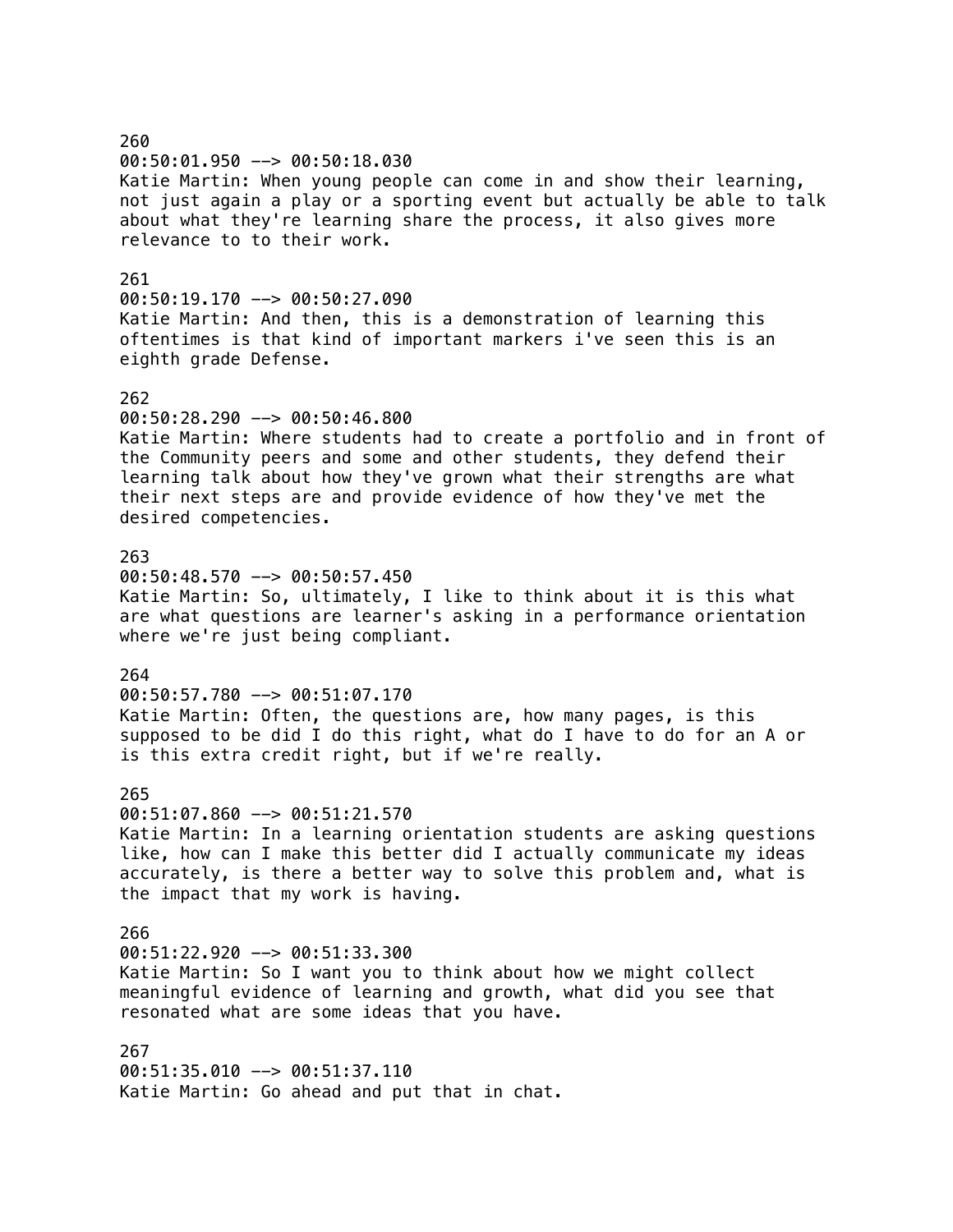268 00:51:50.160 --> 00:51:58.740 Katie Martin: I was gonna do breakouts, but I think we are at a time so i'm going to skip. 269 00:52:01.350 --> 00:52:23.730 Katie Martin: And pause if there's any questions but i'll leave you with this final comments when we focus on learners and connect to their interests needs and goals, we can create experiences that ignite curiosity develop passion and unleash genius, so I am going to stop sharing for a moment and. 270 00:52:25.230 --> 00:52:31.200 Katie Martin: i'm going to see your faces and see if there's any questions before we head out in the next couple minutes. 271 00:52:48.900 --> 00:52:53.760 Amy Moine: katie I think people are really appreciating your examples and. 272 00:52:54.900 --> 00:53:02.280 Amy Moine: The videos i've gotten a few requests that can you put your PowerPoint on our website at the end of the day, will you be posting that. 273 00:53:02.910 --> 00:53:03.600 Katie Martin: i'm happy to. 274 00:53:05.520 --> 00:53:05.940 Amy Moine: Thank you. 275 00:53:10.290 --> 00:53:18.990 Katie Martin: So I will share information with amy and and you can check out the examples and then also any way that you can connect me if you. 276 00:53:19.440 --> 00:53:34.110 Katie Martin: If you want to dive deeper or want different examples as well, but thank you very much for joining, and again, thank you for all the to do for for your students in the Community and happy to connect moving forward.